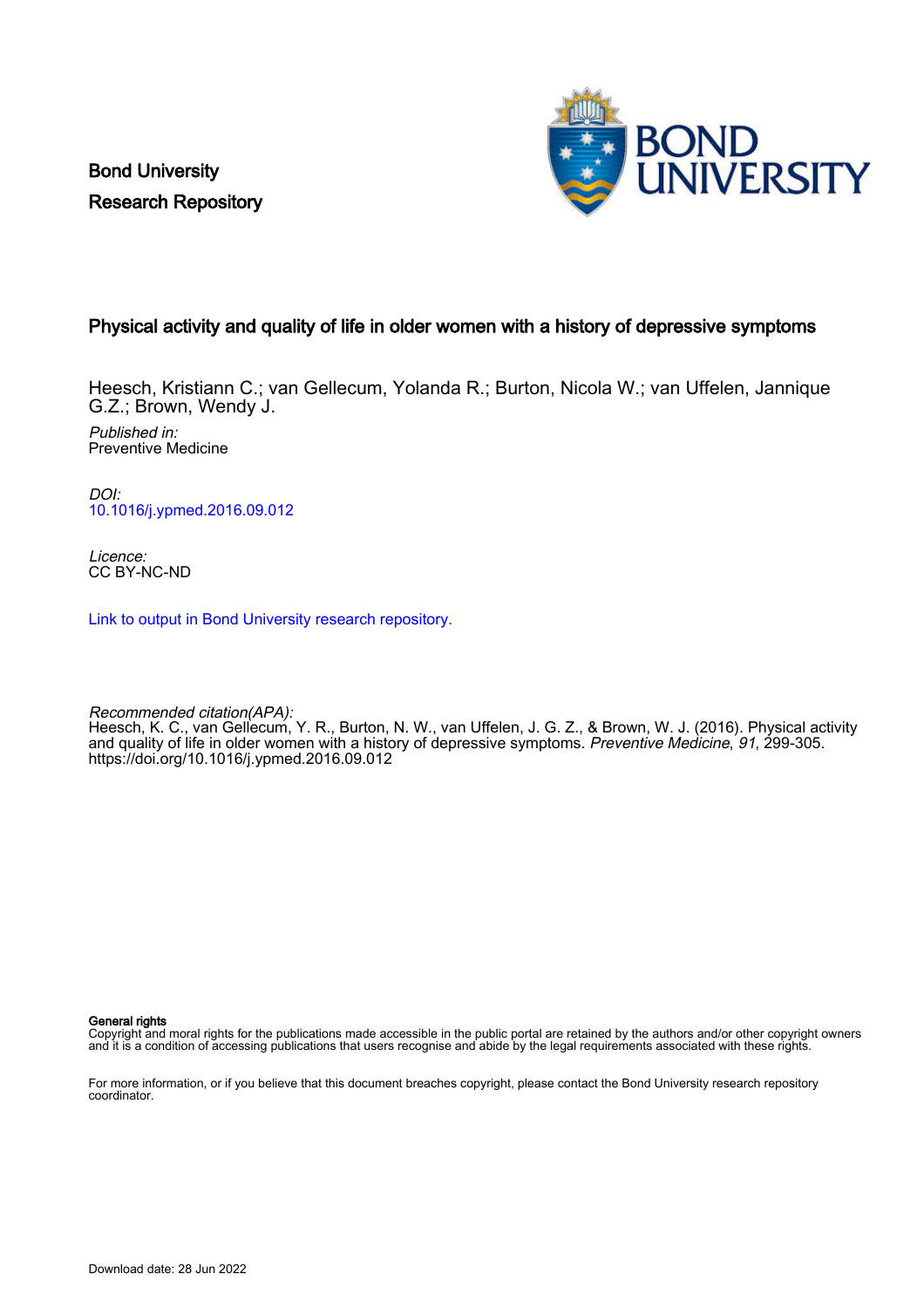### **Physical activity and quality of life in older women with a history of depressive symptoms**

Kristiann C. Heesch, DrPH,<sup>a\*</sup> Yolanda R. van Gellecum, MSocSci,<sup>b</sup> Nicola W. Burton, PhD,<sup>b</sup> Jannique G.Z. van Uffelen, PhD,  $b, c$  Wendy J. Brown, PhD<sup>b</sup>

<sup>a</sup> School of Public Health and Social Work, Queensland University of Technology, Institute of Health & Biomedical Innovation and the School of Public Health and Social Work, Victoria Park Road, Brisbane, QLD 4059 Australia <sup>b</sup> School of Human Movement and Nutrition Sciences, The University of Queensland, Blair Drive, Brisbane, QLD 4072 Australia <sup>c</sup> Institute of Sport, Exercise and Active Living, Victoria University, Footscray Park Campus, Ballarat Road, Melbourne, VIC 8001 Australia

\*Corresponding author: Kristiann C Heesch Phone: +61 7 3138 5460, Fax: +61 7 3138 3369

Email addresses: K.C Heesch: k.heesch@qut.edu.au; Y.R. van Gellecum: yolanda.vangellecum@uqconnect.edu.au; N.W. Burton: n.burton@uq.edu.au; J.G.Z. van Uffelen: jannique.vanuffelen@vu.edu.au; W. Brown: wbrown@uq.edu.au

Word count of the Abstract: 242 Word count of the manuscript (text only): 3492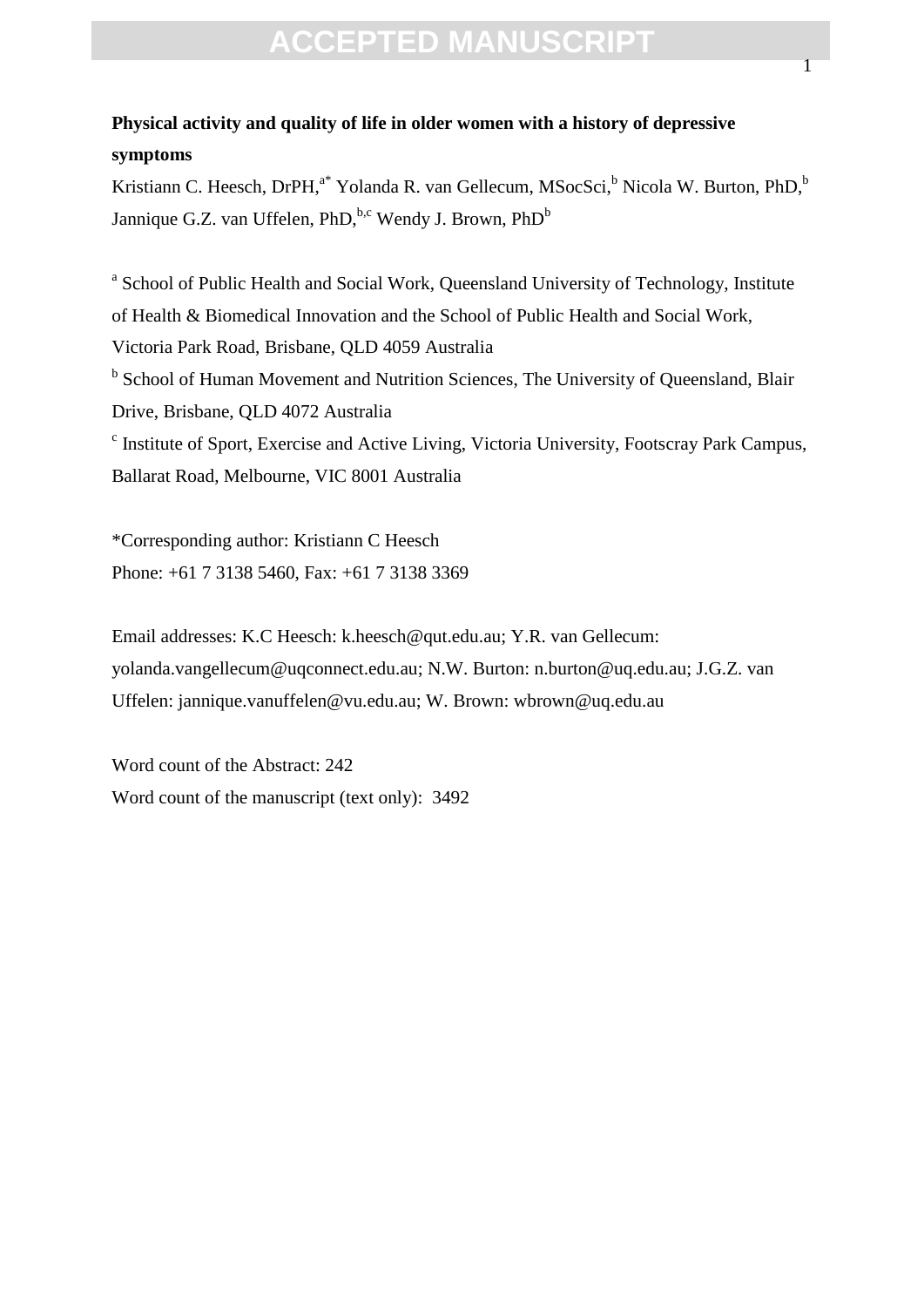### **ABSTRACT**

Physical activity (PA) is positively associated with health-related quality of life (HRQL) in older adults. It is not evident whether this association applies to older adults with poor mental health. This study examined associations between PA and HRQL in older women with a history of depressive symptoms. Participants were 555 Australian women born in 1921-1926 who reported depressive symptoms in 1999 on a postal survey for the Australian Longitudinal Study on Women's Health. They completed additional surveys in 2002, 2005 and 2008 that assessed HRQL and weekly minutes walking, in moderate PA, and in vigorous PA. Random effects mixed models were used to examine concurrent and prospective associations between PA and each of 10 HRQL measures (eight SF-36 subscales; two composite scales). In concurrent models, higher levels of PA were associated with better  $HRQL (p<0.001)$ . The strongest associations were found for the bodily pain, physical functioning, general health perceptions, social functioning and vitality measures. Associations were attenuated in prospective models, more so for mental HRQL-related scales than for physical HRQL-related scales. However, strong associations (>3 point differences) were evident for physical functioning, general health, vitality and social functioning. For women in their 70s-80s with a history of depressive symptoms, PA is positively associated with HRQL concurrently, and to a lesser extent prospectively. This study extends previous work by showing significant associations in older women with a history of depressive symptoms. Incorporating PA into depression management of older women may improve their HRQL.

*Keywords* Exercise, Depression, Quality of life, Women, Longitudinal studies, Cohort studies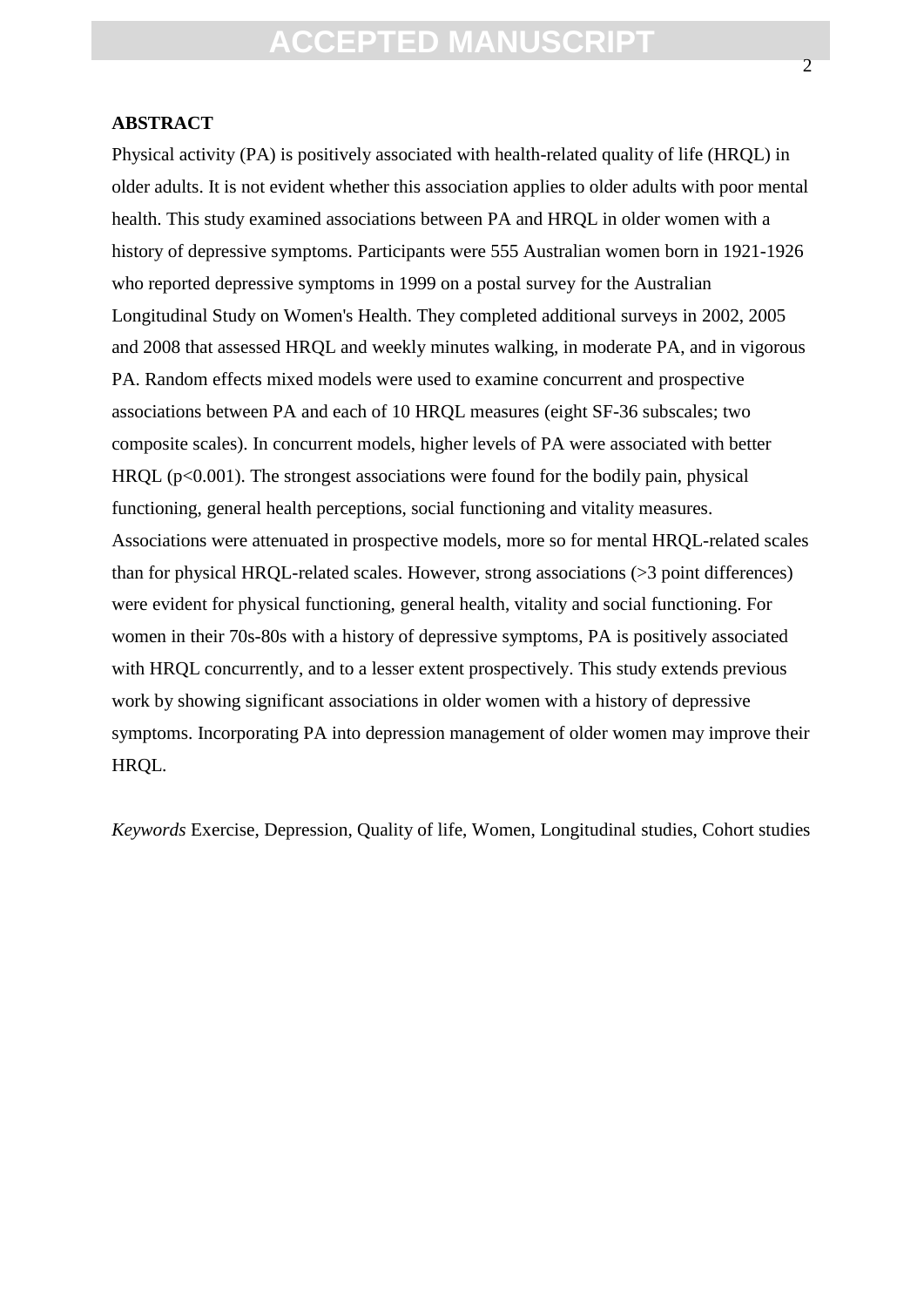### **1. Introduction**

With global increases in life expectancy, the ageing population is expanding. The number of people aged 65+ years is projected to rise from 524 million in 2010 to almost 1.5 billion in 2025, representing 16% of the world's population (World Health Organization, 2015). A key priority for public health action is, therefore, to foster healthy ageing to maximize functional ability. Health-related quality of life (HRQL) is a key indicator of healthy ageing (Bize et al., 2007). This multidimensional construct reflects not only subjective perceptions of physical and psychological health, but also role and social functioning and general life status. This broad perspective is particularly important for older adults given the range of their age-related experiences, processes, and health conditions that can negatively affect HRQL. To inform policy makers and service providers, more research is required to identify ways to support healthy ageing and optimize HRQL in older adults.

Physical activity (PA) is an important determinant of HRQL in older adults. A systematic review of 42 articles (27 cross-sectional, four prospective cohort, and 11 intervention studies) concluded that there is a positive, consistent association between PA and general HRQL, functional capacity, mental health, vitality and psychological HRQL (Vagetti et al., 2014). A cross-sectional study using pedometers as an objective measure of PA found that participants (mean age=66 years) doing >7,000 steps/day had higher scores for mental, physical, and global health domains of HRQL than those doing less (p<0.001) (Vallance et al., 2015). Those reporting >150 mins/week of moderate-vigorous PA also had better HRQL than those doing less, with the highest HRQL among people reporting 300+ mins/week. A 6 year longitudinal study reported significant and clinically meaningful associations between PA and physical functioning, physical role functioning, bodily pain, vitality, social functioning, emotional role functioning and mental health HRQL in community-dwelling older adults (Balboa-Castillo et al., 2011). Positive associations between PA and HRQL in older adults have been predominantly demonstrated for functional capacity, with strong support for mental health, vitality and psychological domains and moderate evidence for social relationships, pain and environmental domains (Vagetti et al., 2014). Some research has suggested stronger associations between PA and physical HRQL than psychological HRQL (Salguero et al., 2011; Stewart et al., 2003).

Most studies of PA and HRQL in older adults are with healthy people; those that are not tend to focus on physical conditions. Few studies have considered older adults with mental health concerns. Of the studies identified in the systematic review (Vagetti et al.,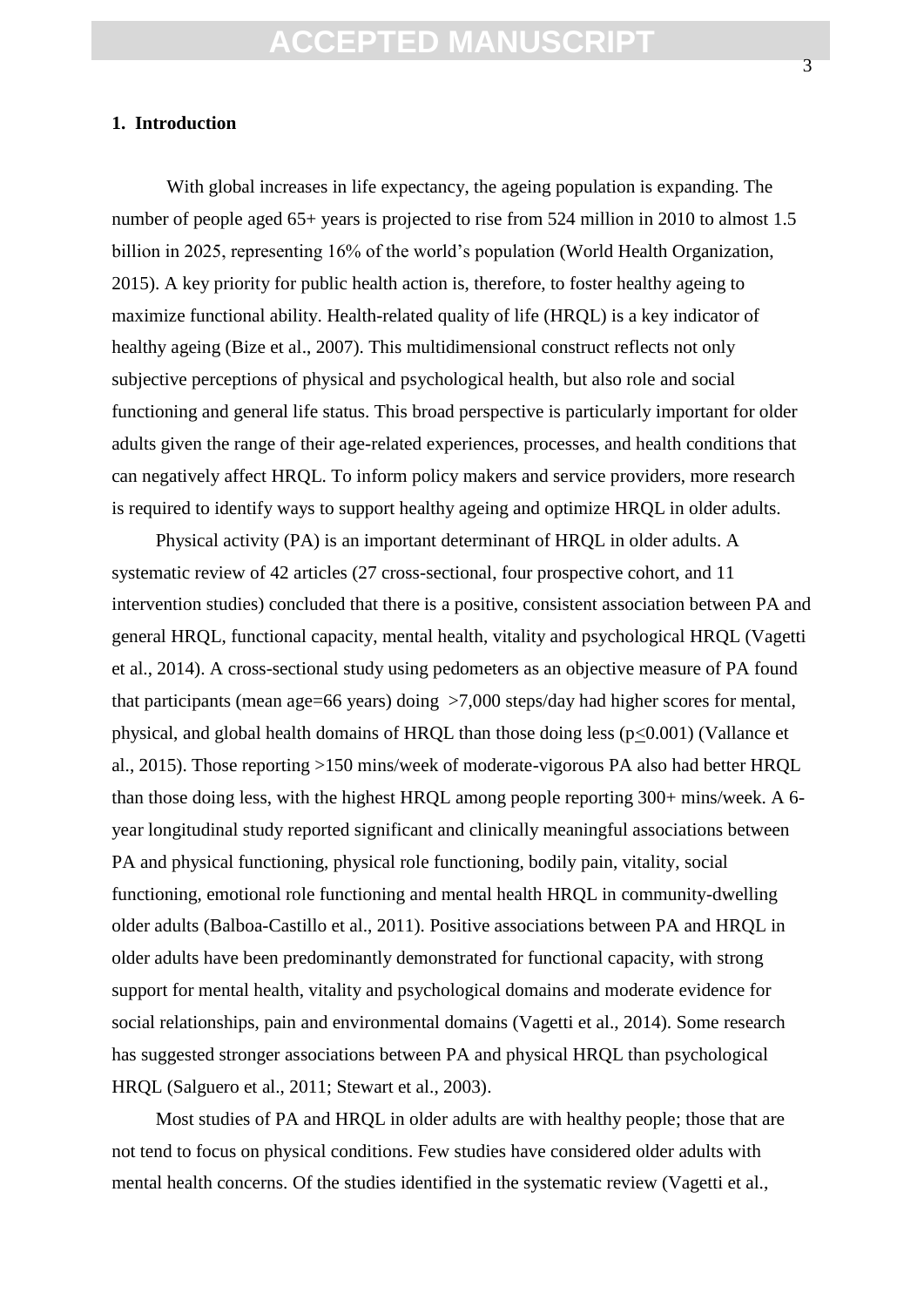2014), only one (Salguero et al., 2011) recruited people with a mental health condition (depression). Depression is projected to be the second-leading cause of burden of disease worldwide by 2030 and the leading cause in high-income countries (Mathers and Loncar, 2006). In the general population, depression can precipitate greater declines in HRQL than chronic medical conditions (Bonicatto et al., 2001; Hays et al., 1995). In older adults, depression is associated with deteriorations across all domains of HRQL, even in the absence of comorbid medical illness (Gallegos-Carrilloa et al., 2009).

Most evidence on PA and HRQL in older adults with depression comes from exercise training studies, and results are mixed (Tavares et al., 2014). One study showed no significant differences between PA and social visits for impact on physical or psychological HRQL (Kerse et al., 2010). Another demonstrated that resistance training improved physical function, role physical, vitality, social function, role emotional, and mental health (Singh et al., 2005). A third study demonstrated significantly greater improvements in bodily pain, vitality, social functioning and role emotional HRQL from PA (progressive resistance training) than from group health education (Singh et al., 1997). Little work has been done with observational studies using population-based cohorts.

This study's aim was to examine concurrent and 9-year prospective associations between PA and HRQL in ambulatory community-dwelling healthy women who reported depressive symptoms in 1999, when they were aged 73-78 years.

### **2. Methods**

#### *2.1 Australian Longitudinal Study on Women's Health (ALSWH)*

ALSWH is a prospective study of health and well-being of Australian women born in 1973-1978, 1946-1951 and 1921-1926. They were first surveyed in 1996 and have been surveyed on a rolling-basis every 3 years. Sampling and recruitment details have been reported elsewhere (Brown et al., 1998). The study was approved by the Ethics Committees of the University of Queensland and the University of Newcastle. Informed consent was received from all respondents. Further study details are available on the ALSHW website at http://www.alswh.org.au/.

#### *2.1.1 Sample*

The analysis sample included the women born in 1921-1926 who completed surveys in 1999, 2002, 2005 and 2008. The baseline 1996 survey was not included because the

4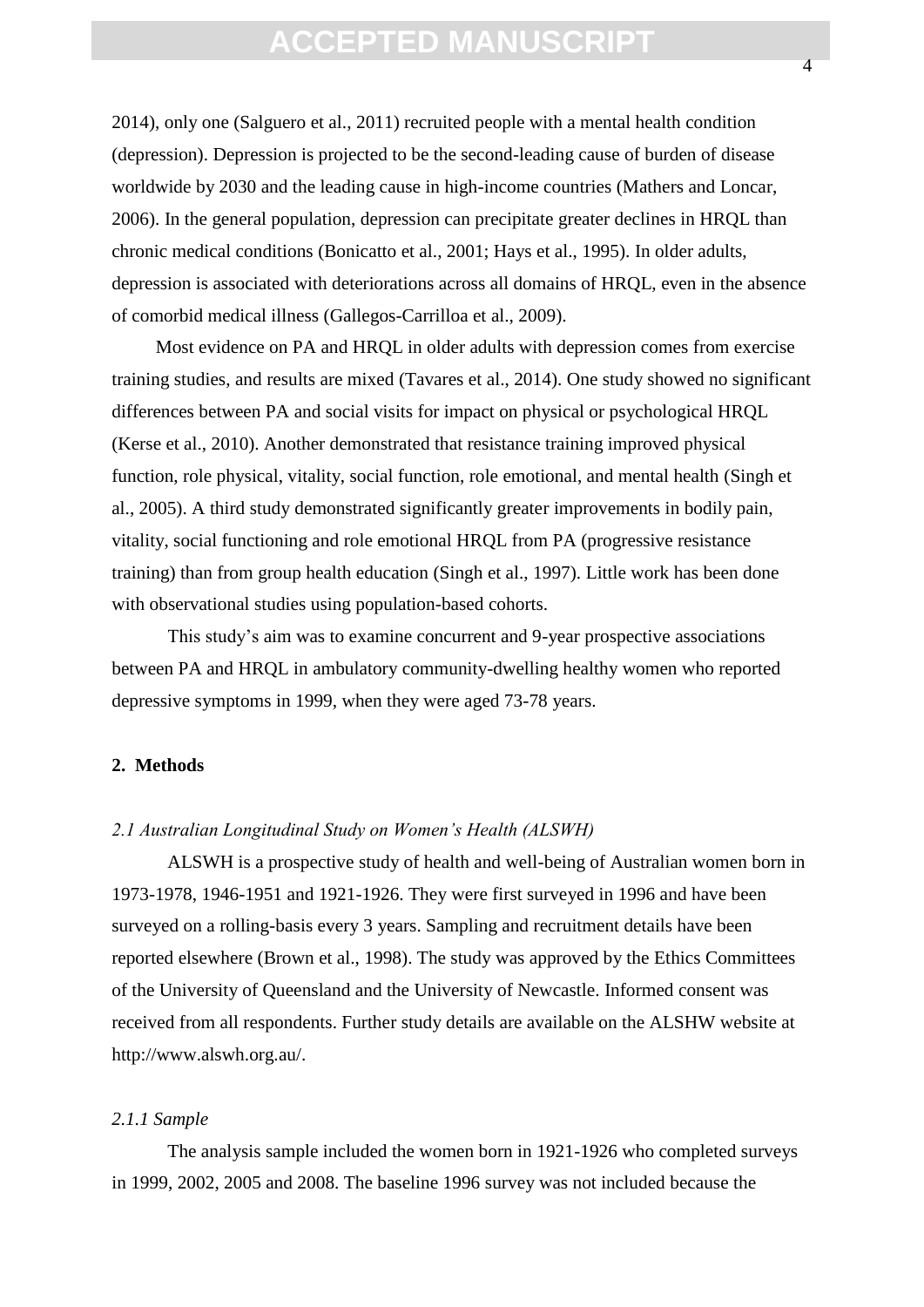presence of depressive symptoms was not measured then. At baseline 12,432 women born in 1921-1926 completed the ALSWH survey (Brown et al., 1998). They were broadly representative of the general population of Australian women aged 70-75 years, although married and university-educated women were over-represented (Brown et al., 1998).

In 1999, the baseline for this analysis, 10,030 women born in 1921-1926 completed the survey (Young et al., 2006). Of these women, 819 reported depressive symptoms (CESD10 score  $\geq$ 10) (Andresen et al., 1994), and, therefore, were eligible for inclusion in the current analysis. Data from 176 were excluded because they did not complete any surveys after 1999. Data from another 81 were excluded because they reported on more than one survey that they were unable to walk 100 m, which suggested a long-term limited ability to engage with ambulatory PA. Excluding them decreased the possibility of reverse causation (e.g., that low HRQL resulted in women being unable to be physically active). After excluding data from another seven with missing HRQL data on all four surveys, data from 555 women were available for analysis. There were no significant differences in demographic characteristics ( $p > 0.05$ ) between included and excluded women ( $n = 264$ ). However, excluded women reported being treated or diagnosed with fewer chronic conditions, were more likely to report being diagnosed or receiving treatment for anxiety or other psychiatric conditions, were more likely to report being non-drinkers and less likely to be low-risk drinkers, and more likely to be overweight or obese ( $p<0.05$ ; see Supplementary Table 1).

### *2.3 Measures*

### *2.3.1 Health-related quality of life*

The well-validated Medical Outcomes Study's Health Status Survey short form (SF-36) (Ware Jr, Kosinski, et al., 1998; Ware Jr. and Gandek, 1998) served as the measure of HRQL. Four subscales (21 items) measure mental HRQL: vitality, social functioning, mental health, and role limitations from emotional problems. The items in these subscales are summarized to create a general mental HRQL measure, called the Mental HRQL Component Summary scale (MCS). Four additional subscales (14 items) measure physical HRQL: bodily pain, physical functioning, general health perception, and role limitations from physical problems. The items in these subscales are summarized to create a physical HRQL measure, called the Physical Component Summary scale (PCS). The factor structures of the MCS and PCS were validated using the 1996 baseline ALSWH survey (Mishra and Schofield, 1998). HRQL scores were standardized to range from 0-100, with the population average set at 50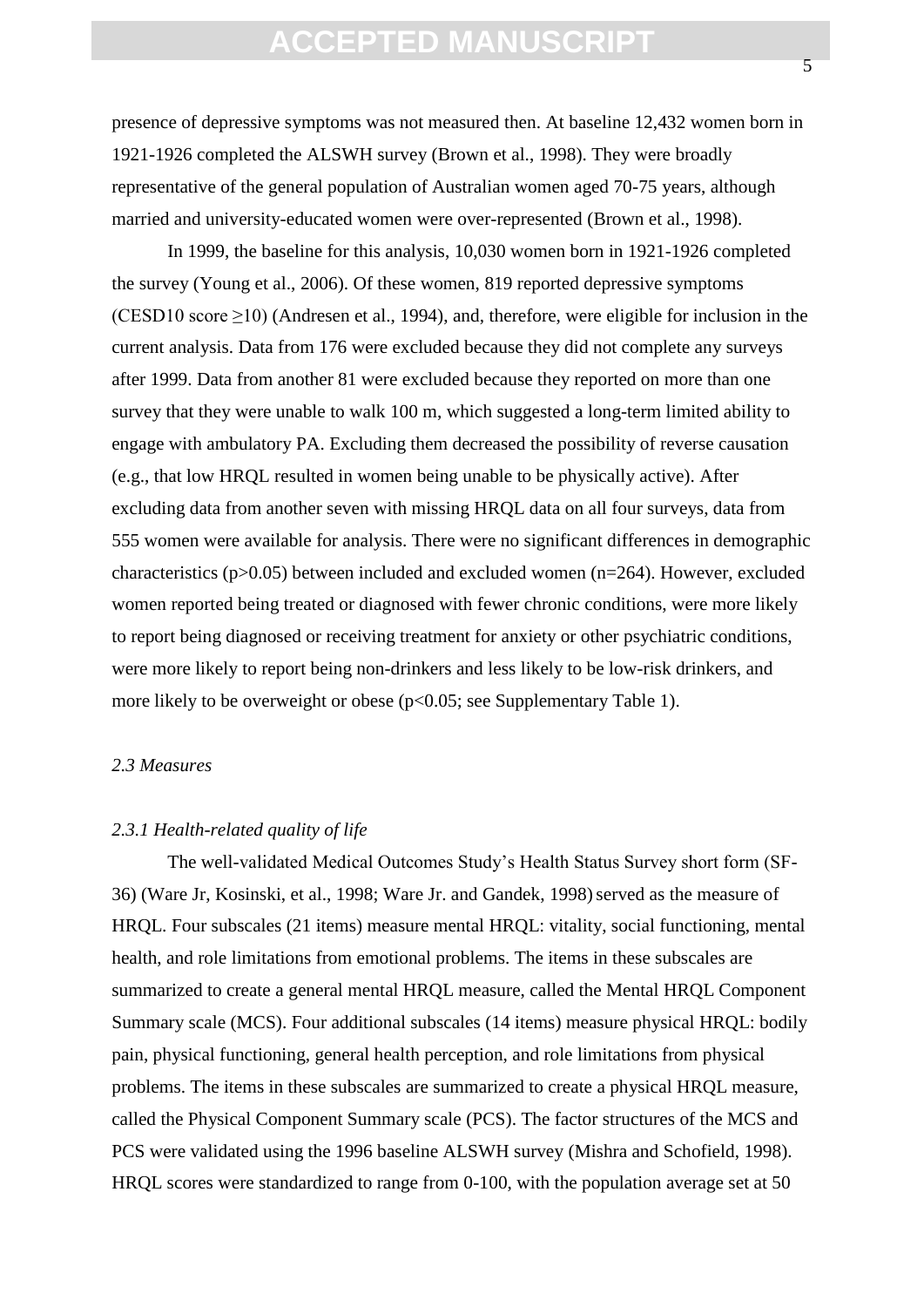(Mishra and Schofield, 1998). MCS, PCS and each subscale were treated as separate outcome variables. Higher scores indicated better HRQL.

#### *2.3.2 Physical activity*

PA was measured with the validated Active Australia survey (Brown et al., 2004; Brown et al., 2008; Heesch et al., 2011). The survey measures minutes in the previous week  $(in \geq 10$ -minute bouts) spent walking briskly ('for recreation or exercise or to get from place to place'), in moderate-intensity PA ('like golf, social tennis, moderate exercise classes, recreational swimming, line dancing'), and in vigorous-intensity PA ('that makes you breathe harder or puff and pant, like aerobics, competitive sport, vigorous cycling, running, swimming'). As done previously (Heesch et al., 2007; Heesch et al., 2012), to compute a PA MET.min/week score, minutes in each PA type were first multiplied by an assigned metabolic equivalent (MET): walking by 3.0 METs; moderate-intensity PA by 4.0 METs and vigorous-intensity PA by 7.5 METs (Brown and Bauman, 2000). The MET.mins per PA type were then summed. Because the distribution of scores was highly skewed, women were categorized based on total MET.min/week into: no PA (<40), insufficient (40-<600), and sufficient (600+). Participants in the sufficient category were considered to be meeting international PA guidelines (World Health Organization, 2016) because the lower cut-off for this category is equivalent to 150 minutes/week of moderate-intensity PA (150 minutes x 4  $METS = 600 MET.min$ .

#### *2.3.3 Confounders*

Socio-demographic and health-related variables indicated by previous work to be confounders (Heesch et al., 2015) were examined as potential confounders. These included demographic variables: country of birth (proxy for ethnicity), area of residence (derived from postal codes), educational attainment, and ability to manage on one's income (proxy for income status). Social variables were marital status, the number of stressful life events in the past year (e.g., death of partner), caregiving duties to children or adults, and social support (measured with the Medical Outcomes Study Social Support Index [Sherbourne and Stewart, 1991]). Health-related variables were body mass index (BMI;  $kg/m<sup>2</sup>$  computed from selfreported height and weight), number of doctor-diagnosed chronic conditions in the previous 3 years (from a list that included diabetes, cancer, and heart disease), and medical diagnoses or treatment for anxiety or other psychiatric condition in the previous 3 years. Health behaviors were smoking status and alcohol consumption. All potential confounders were categorized to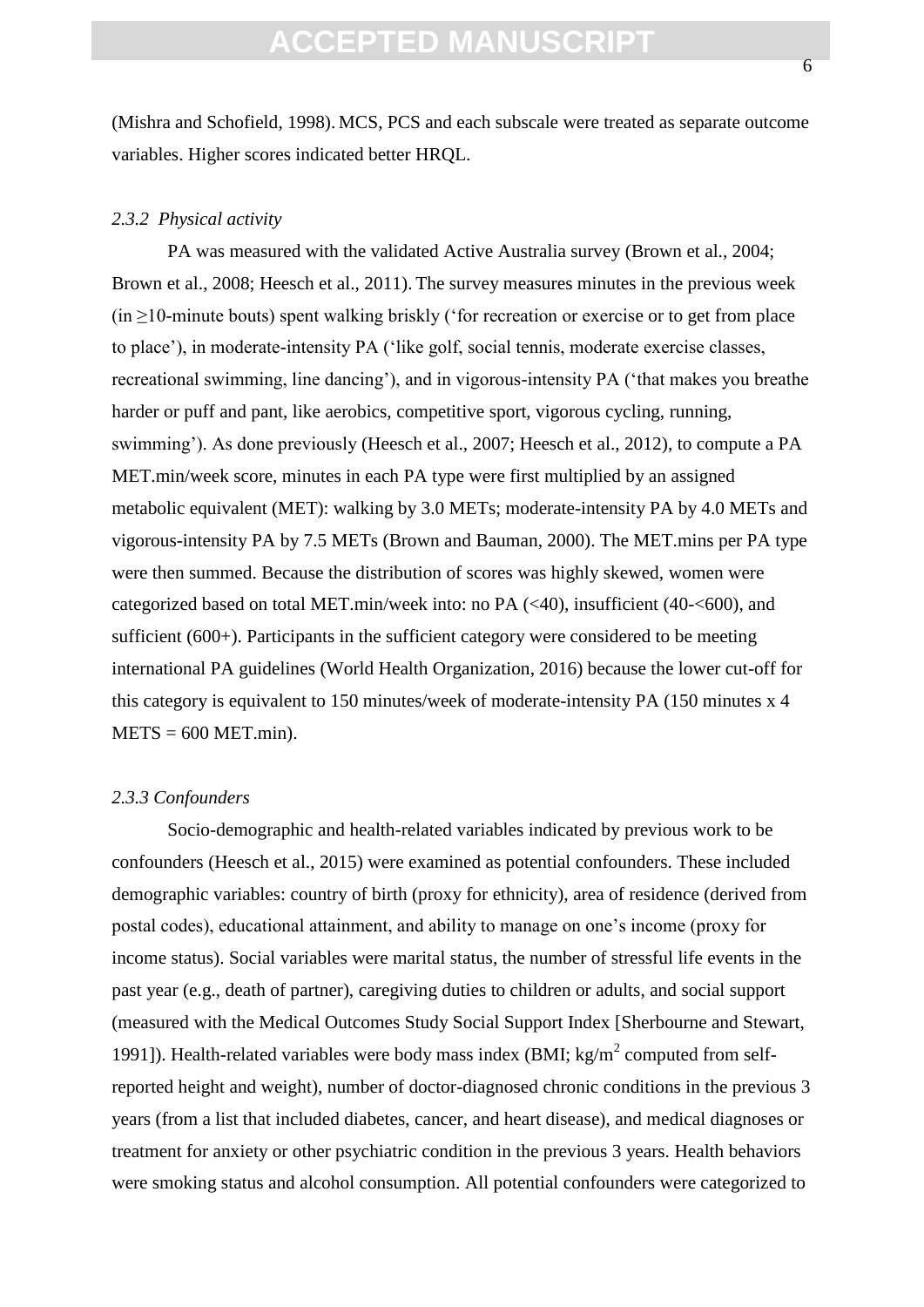be consistent with previous examinations of the association between PA and health outcomes (e.g., Heesch, et al., 2015). Table 1 and Supplementary Table 1 provide further details. *2.4 Data analysis*

Associations between PA and HRQL scores were examined in Stata 13.0 (StataCorp, College Station, Texas, US), using random intercept multivariable mixed models. Separate models were computed for each HRQL variable. Logistic models (the XTLOGIT function) were used for the role limitations variables as these two variables exhibited bimodal distributions. For other HRQL outcomes, linear models (the XTREG function) were used. Individuals served as random effects. As done previously (Heesch et al., 2015), survey year served as a covariate to account for changes in the outcome as the women aged, and area of residence at baseline served as a covariate to account for intentional oversampling from rural and remote areas. All confounders were treated as categorical, and missing data for these variables were imputed using the Hot deck function in Stata created by Schonlau (2006). In this procedure, missing values are replaced by random values from the same variable. Hot deck preserves the distributional characteristics of the covariates and performs almost as well as more sophisticated imputation approaches (Roth, 1994). PA and HRQL data were not imputed.

To assess concurrent relationships between PA and each HRQL variable, PA and confounders measured in 1999, 2002, 2005 and 2008 served as predictors in models without a time lag, with HRQL at the same survey serving as outcome variables. These models account for repeated observations from each woman, and the overall estimates account for within-subject correlations. Therefore, these models have a longitudinal element. To create parsimonious and consistent models across outcomes, only variables that showed the potential to be confounders in univariate modeling  $(p<0.20)$  were included. This process eliminated two variables: caregiving duties and smoking status. To assess whether past PA is associated with future HRQL, PA and potential confounders measured in 1999, 2002, and 2005 served as predictors in time-lag models with HRQL in 2002, 2005, and 2008, respectively, serving as outcome variables. Bootstrap corrections were applied in all linear models due to violations of model assumptions for some models. Logistic models met model assumptions with the distribution of a success (failure) exceeding 30% for all time points: bootstrap or robust corrections were therefore not undertaken.

To test whether the imputation of missing data on the confounders biased estimates, concurrent models were re-run with confounders not imputed. Estimates were slightly lower than those from the initial models, but the conclusions drawn from un-imputed estimates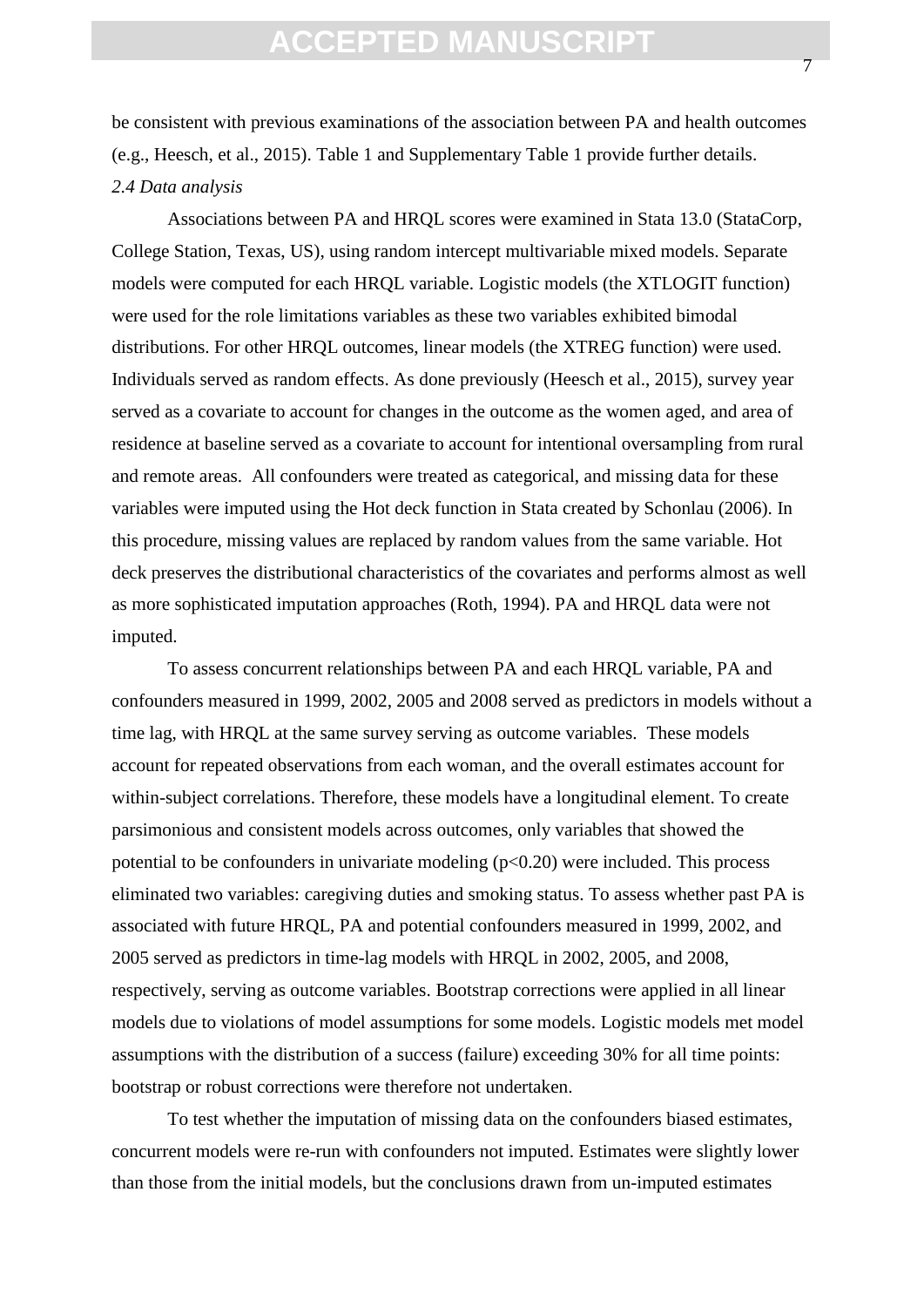remained unchanged. This testing was not done for the prospective models because the sparsity of data in the un-imputed prospective models created unstable estimates.

### **3. Results**

Socio-demographic and health-related characteristics of participants are presented in Table 1 and Supplementary Table 1. The percentage of women who reported sufficient PA decreased between 1999 and 2008 (see Table 2). All mean SF-36 scores decreased slightly over time except MCS and mental health scores, which slightly increased.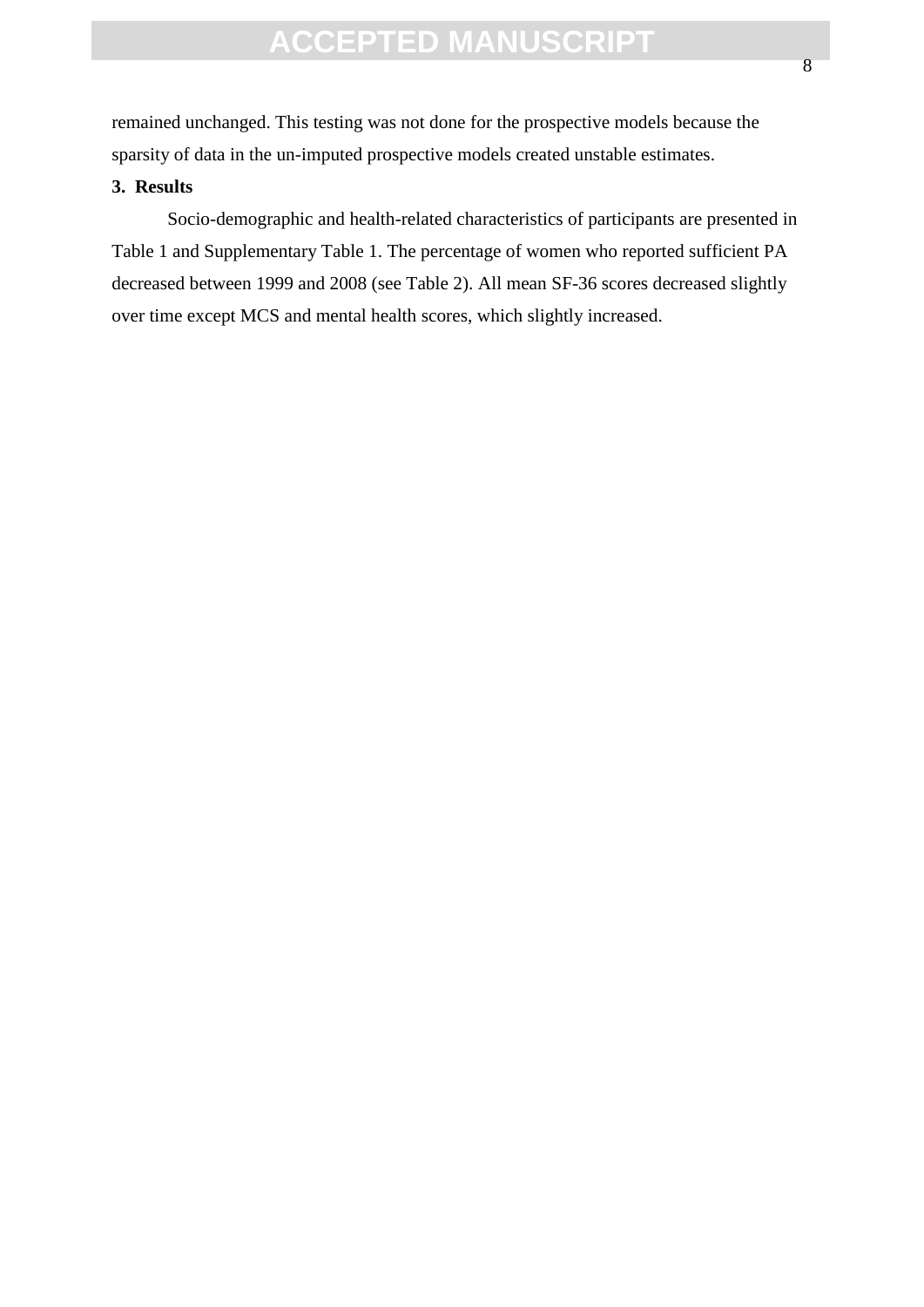Select characteristics of Australian women with depressive symptoms in 1999 (N=555, aged 73-78 years). $a$ 

| $\sim$ $\sim$ $\sim$ $\sim$<br><b>Variables</b>  | n   | (%)    |
|--------------------------------------------------|-----|--------|
| Country of birth $\overline{b}$                  |     |        |
| Australia                                        | 429 | (77.3) |
| Other English-speaking                           | 62  | (11.2) |
| Other non-English speaking                       | 64  | (11.5) |
| Area of residence <sup>c</sup>                   |     |        |
| Urban                                            | 237 |        |
|                                                  | 72  | (42.7) |
| Large rural town                                 |     | (13.0) |
| Small rural town/remote area                     | 246 | (44.3) |
| Education                                        |     |        |
| Some high school or less                         | 402 | (72.4) |
| Completed high school                            | 79  | (14.2) |
| Trade/certificate/diploma                        | 62  | (11.2) |
| University degree                                | 12  | (2.2)  |
| Income management                                |     |        |
| Difficult/impossible                             | 203 | (36.6) |
| Not too bad                                      | 260 | (46.8) |
| Easy                                             | 92  | (16.6) |
| Marital status                                   |     |        |
| Married/partnered                                | 259 | (46.7) |
| Not married or partnered                         | 296 | (53.3) |
| Number of stressful life events in previous year |     |        |
| $\boldsymbol{0}$                                 | 118 | (21.3) |
| 1                                                | 156 | (28.1) |
| 2                                                | 128 | (23.1) |
| 3 or more                                        | 153 | (27.6) |
| Social networks                                  |     |        |
| Low (below median score)                         | 253 | (45.6) |
| High (median or higher score)                    | 302 | (54.4) |
| Number of chronic conditions diagnosed or        |     |        |
| treated for in previous 3 years                  |     |        |
| $\boldsymbol{0}$                                 | 159 | (28.6) |
| 1                                                | 126 | (22.7) |
| $\overline{2}$                                   | 157 | (28.3) |
| 3 or more                                        | 113 | (20.4) |
| Diagnosed or treated anxiety/other psychiatric   |     |        |
| condition in previous 3 years <sup>d</sup>       |     |        |
| N <sub>o</sub>                                   | 419 | (75.5) |
| Yes                                              | 136 | (24.5) |
| Alcohol consumption                              |     |        |
| Low risk drinker (1-14 drinks/week)              | 216 |        |
| Non-drinker                                      | 149 | (38.9) |
|                                                  |     | (26.8) |
| Rarely drinks (<1 drink/week)                    | 162 | (29.5) |
| Risky drinker $(\geq 15$ drinks/week)            | 28  | (5.0)  |
| Body mass index $(kg/m2)^e$                      |     |        |
| Healthy weight (18.5-<25)                        | 276 | (49.7) |
| Underweight $(\langle 18.5)$                     | 25  | (4.5)  |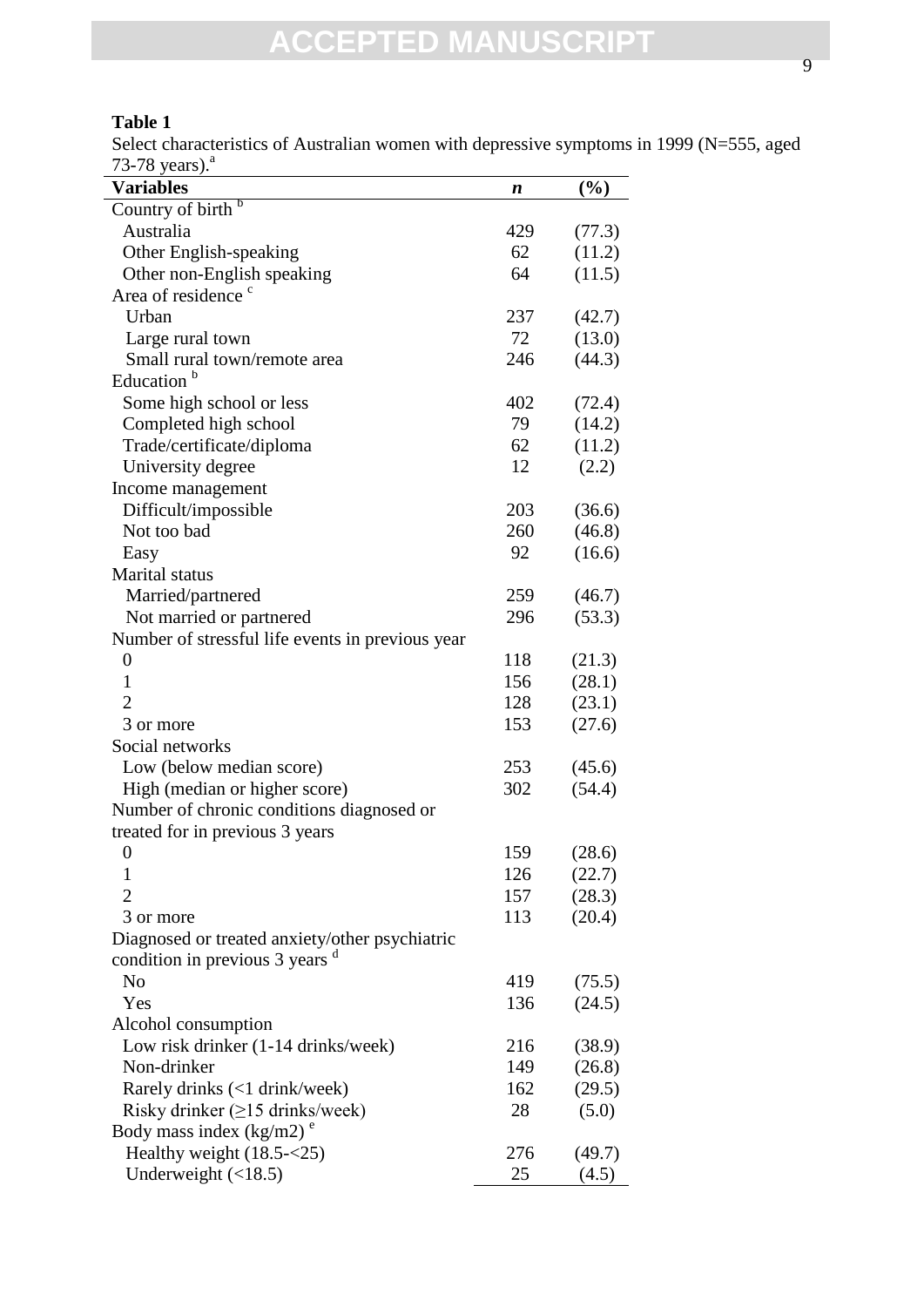<sup>a</sup> Data collected in 1999 unless indicated otherwise. Variables listed here were those that were included as confounders in multivariable modeling. The full list of variables that were examined

as potential confounders is available in Supplementary Table 1.

 $<sup>b</sup>$  Assessed in 1996.</sup>

<sup>c</sup> Derived from postal code.

<sup>d</sup> Diagnosed or received treatment for anxiety or other psychiatric conditions in the previous 3 years.

 $e^e$  Based on self-reported weight and height (kg/m2).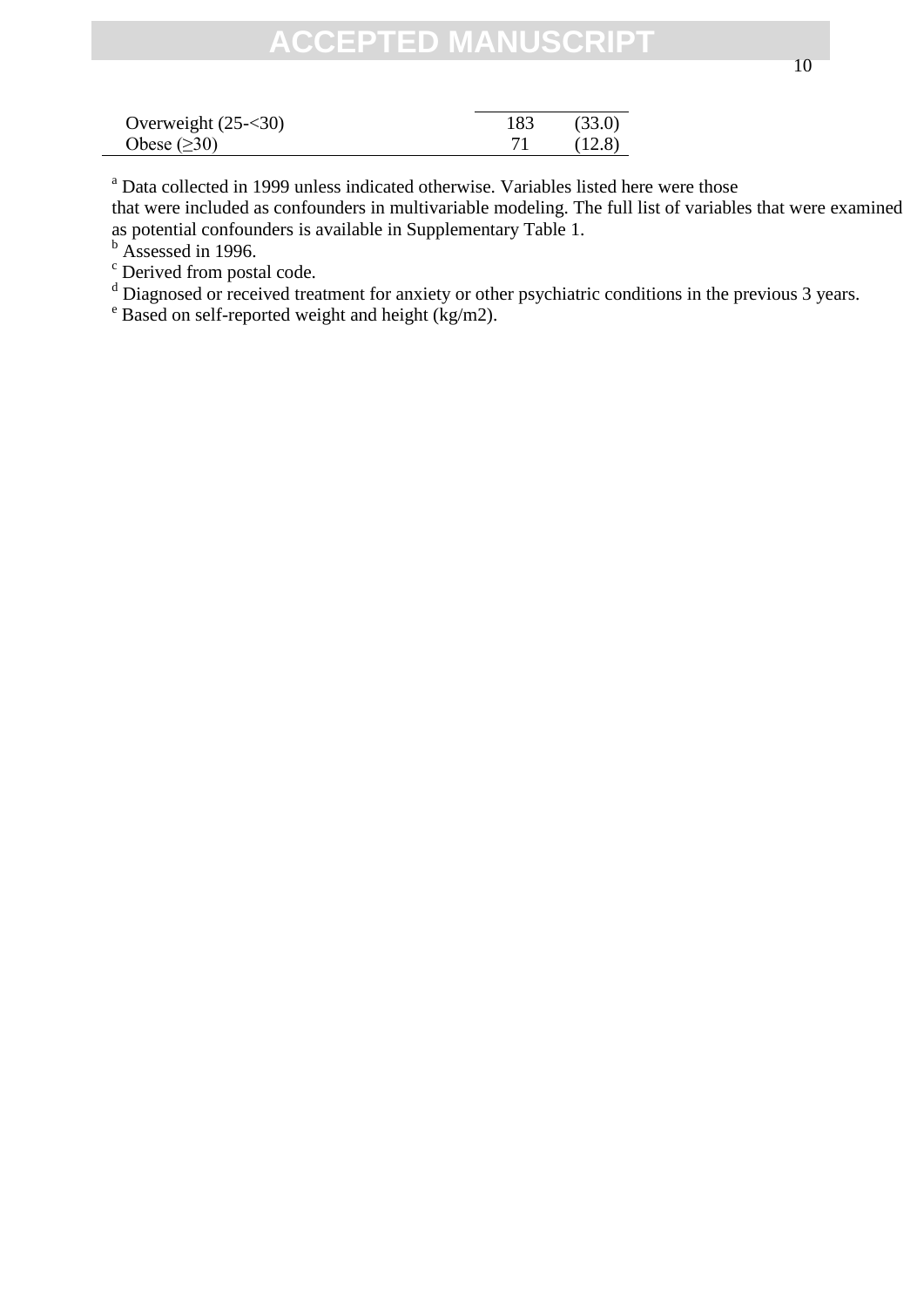### **Table 2**

Physical activity and health-related quality of life scores <sup>a</sup> of Australian women with depressive symptoms in 1999  $(N=555)$ .

| $\alpha$<br><b>Variables</b>                             |                  | 1999                     | 2002             |                                 | 2005             |                                 | 2008<br>Aged     |                              |  |
|----------------------------------------------------------|------------------|--------------------------|------------------|---------------------------------|------------------|---------------------------------|------------------|------------------------------|--|
|                                                          |                  | <b>Aged</b>              | <b>Aged</b>      |                                 | <b>Aged</b>      |                                 |                  |                              |  |
|                                                          | 73-78 yrs        |                          | 76-81 yrs        |                                 | 79-84 yrs        |                                 | 82-87 yrs        |                              |  |
|                                                          | $\boldsymbol{n}$ | $\overline{0}$ b         | $\boldsymbol{n}$ | $\overline{b}$<br>$\frac{0}{0}$ | $\boldsymbol{n}$ | $\overline{b}$<br>$\frac{0}{0}$ | $\boldsymbol{n}$ | $\mathbf b$<br>$\frac{0}{0}$ |  |
| <b>Physical activity</b><br>(MET.min/week)               |                  |                          |                  |                                 |                  |                                 |                  |                              |  |
| No PA $(0 - 40)$                                         | 209              | 38.1                     | 239              | 46.9                            | 192              | 48.5                            | 166              | 52.2                         |  |
| Insufficient $(40 - 600)$                                | 168              | 30.6                     | 137              | 26.9                            | 108              | 27.3                            | 90               | 28.3                         |  |
| Sufficient $(600+)$                                      | 172              | 31.3                     | 134              | 26.3                            | 96               | 24.2                            | 62               | 19.5                         |  |
| <b>SF-36 subscales</b>                                   | $\mathbf{M}$     | <b>SD</b>                | $\mathbf{M}$     | <b>SD</b>                       | $\mathbf{M}$     | <b>SD</b>                       | $\mathbf{M}$     | <b>SD</b>                    |  |
| Physical components<br>summary                           | 48.0             | 8.6                      | 46.0             | 8.3                             | 45.1             | 8.5                             | 44.0             | 7.8                          |  |
| Mental components<br>summary                             | 43.8             | 9.4                      | 45.2             | 9.7                             | 45.8             | 8.8                             | 45.6             | 9.4                          |  |
| Bodily pain                                              | 52.4             | 25.0                     | 50.4             | 24.8                            | 49.1             | 24.3                            | 49.1             | 23.9                         |  |
| Physical functioning                                     | 54.4             | 23.4                     | 48.2             | 26.0                            | 45.9             | 26.5                            | 41.3             | 25.2                         |  |
| General health                                           | 54.6             | 20.5                     | 54.6             | 20.4                            | 54.3             | 19.6                            | 52.7             | 20.6                         |  |
| perception                                               |                  |                          |                  |                                 |                  |                                 |                  |                              |  |
| Vitality                                                 | 42.1             | 19.3                     | 43.1             | 19.8                            | 42.9             | 19.0                            | 41.6             | 19.3                         |  |
| Social functioning                                       | 68.2             | 27.0                     | 65.2             | 28.7                            | 65.9             | 26.6                            | 65.0             | 27.5                         |  |
| Mental health                                            | 64.5             | 17.0                     | 66.8             | 17.3                            | 69.0             | 16.6                            | 68.5             | 16.3                         |  |
|                                                          | $\boldsymbol{n}$ | $\overline{\mathbf{0}'}$ | $\boldsymbol{n}$ | $\overline{0/0}$                | $\boldsymbol{n}$ | $\overline{0}$ b                | $\boldsymbol{n}$ | $\overline{\sqrt[6]{0}}$     |  |
| Role limitations from<br>physical problems <sup>d</sup>  |                  |                          |                  |                                 |                  |                                 |                  |                              |  |
| $\leq 50$                                                | 253              | 45.8                     | 235              | 46.6                            | 209              | 51.4                            | 158              | 50.6                         |  |
| > 50                                                     | 300              | 54.3                     | 269              | 53.4                            | 198              | 48.7                            | 154              | 49.4                         |  |
| Role limitations from<br>emotional problems <sup>d</sup> |                  |                          |                  |                                 |                  |                                 |                  |                              |  |
| $\leq 50$                                                | 227              | 41.6                     | 196              | 39.4                            | 162              | 40.9                            | 131              | 43.0                         |  |
| > 50                                                     | 319              | 58.4                     | 302              | 60.6                            | 234              | 59.1                            | 174              | 57.1                         |  |

SF-36 = Medical Outcomes Study's short form health survey

<sup>a</sup> Health-related quality of life was measured with SF-36 component scales and subscales. Each component summary score was standardized to range from 0 to 100, with the population average of each cohort set at 50. Higher scores indicate better health-related quality of life.

 $\overline{b}$  Percentage may not add up to 100% due to rounding errors.

 $\epsilon$ Physical activity included minutes spent in walking, moderate-intensity physical activity, vigorous-intensity physical activity in the previous week. MET.min/week equals the sum of physical activity minutes in the previous week after weighting walking by 3.0, moderateintensity physical activity mins by 4.0 and vigorous-intensity physical activity mins by 7.0.(Brown and Bauman 2000)

<sup>d</sup> The role limitations variables were dichotomized because of their bimodal distributions. Frequencies and percentages are presented.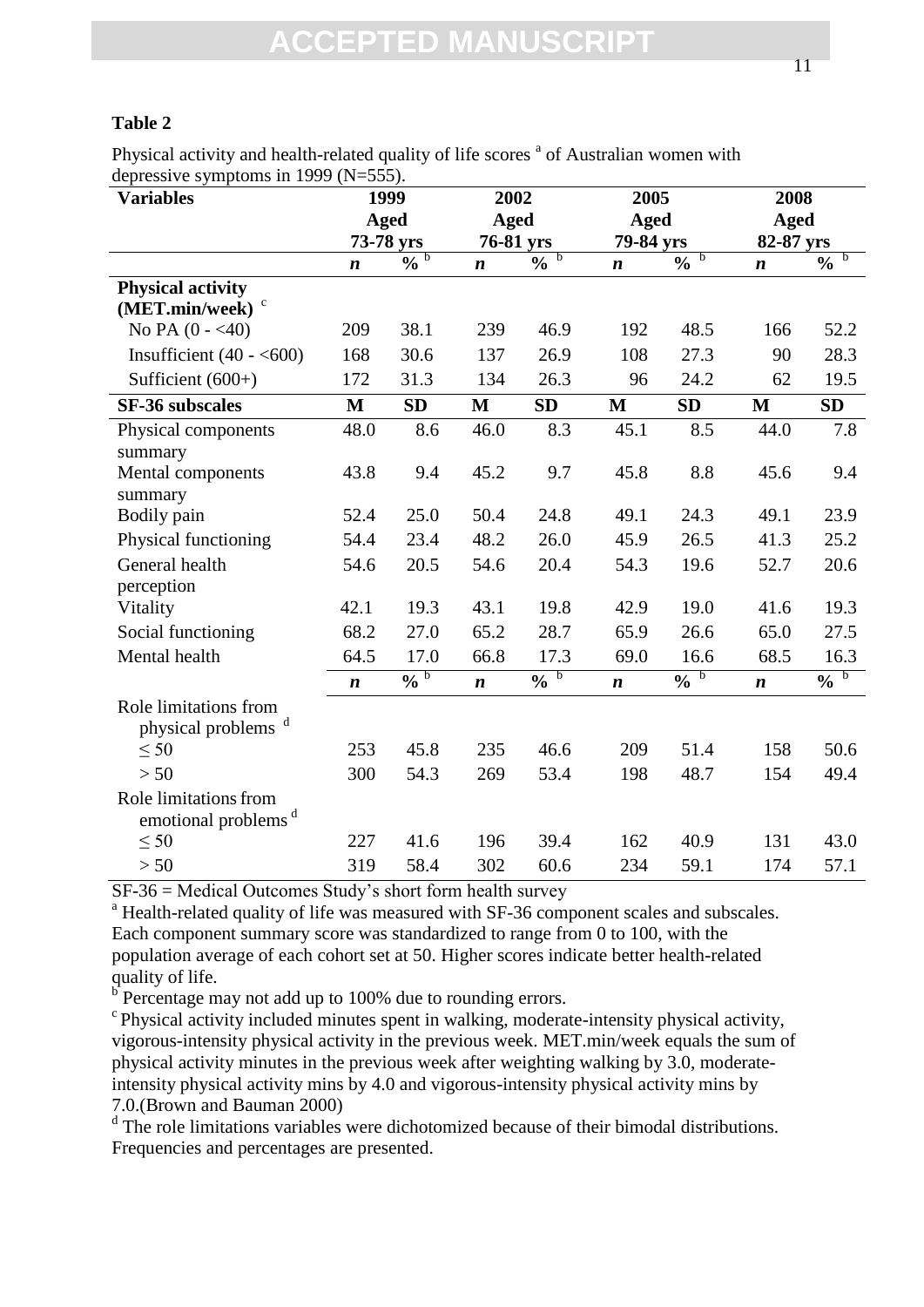In concurrent models all coefficients were significantly higher for the insufficientand sufficient-PA levels than for the no-PA level, except for the insufficient-PA level in models of mental health and role limitations due to emotional problems (Tables 3 and 4). Across models, coefficients were higher with increasingly higher levels of PA, indicating better HRQL with more PA. The greatest point difference from the no-PA level was for the sufficient-PA level in the models for bodily pain (8 points higher), physical functioning (16 points higher), vitality (7 points higher), and social functioning (13 points higher).

In prospective, time-lagged models all relationships were attenuated, more so for the mental HRQL-related scales (Table 4) than for the physical HRQL-related scales (Table 3). However, associations were detected for three physical HRQL outcomes (physical functioning, general health, and role limitations-physical) and two mental HRQL outcomes (vitality and role limitations-social). The greatest point difference from the no-PA level was for the sufficient-PA level in the models for physical functioning (8 points higher), general health (5 points higher) and vitality (4 points higher).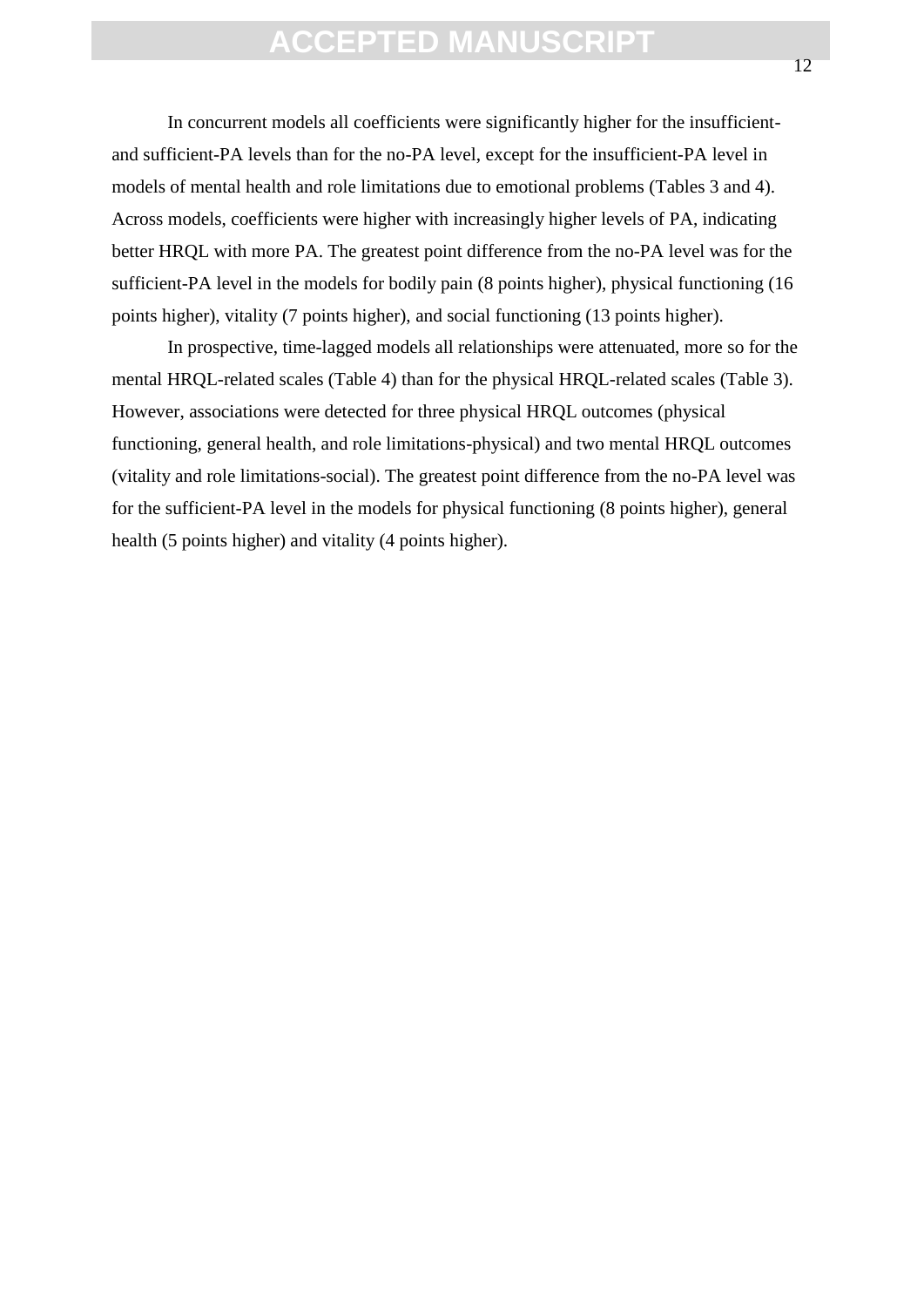### **Table 3**

Associations between physical activity and physical health-related quality of life in Australian women with depressive symptoms aged 73-78 years in 1999, the baseline for this study. $a^2$ 

| <b>PCS</b>                                                    |            |                |         |            | <b>Bodily pain</b> | <b>Physical functioning</b> |            |             |         | <b>General health perception</b> |                | <b>Role limitations-physical</b> |            |              |         |
|---------------------------------------------------------------|------------|----------------|---------|------------|--------------------|-----------------------------|------------|-------------|---------|----------------------------------|----------------|----------------------------------|------------|--------------|---------|
|                                                               |            | 95% CI         | D       | B          | 95% CI             |                             |            | 95% CI      | D       |                                  | 95% CI         |                                  | <b>OR</b>  | 95% CI       | p       |
| Concurrent models: <sup>b</sup> PA MET.min/week <sup>c</sup>  |            |                |         |            |                    |                             |            |             |         |                                  |                |                                  |            |              |         |
|                                                               | <b>REF</b> |                |         | REF        |                    |                             | <b>REF</b> |             |         | <b>REF</b>                       |                |                                  | <b>REF</b> |              |         |
|                                                               | 2.99       | 2.21-3.81      | < 0.001 | 6.02       | 3.74-8.59          | < 0.001                     | 10.68      | 8.50-12.55  | < 0.001 | 4.87                             | $3.11 - 6.84$  | < 0.001                          | 1.67       | $17-2.26$    | 0.002   |
|                                                               | 3.97       | 2.94-4.98      | < 0.001 | 8.11       | 5.26-10.52         | < 0.001                     | 15.96      | 13.41-18.62 | < 0.001 | 6.30                             | $4.10 - 8.52$  | < 0.001                          | 1.94       | $.40 - 3.30$ | < 0.001 |
|                                                               |            | Trend          | < 0.001 |            | Trend              | < 0.001                     |            | Trend       | < 0.001 |                                  | Trend          | < 0.001                          |            | Trend        | < 0.001 |
| Prospective models: <sup>d</sup> PA MET.min/week <sup>c</sup> |            |                |         |            |                    |                             |            |             |         |                                  |                |                                  |            |              |         |
|                                                               | <b>REF</b> |                |         | <b>REF</b> |                    |                             | <b>REF</b> |             |         | <b>REF</b>                       |                |                                  | <b>REF</b> |              |         |
|                                                               | 1.44       | $-0.01 - 3.23$ | 0.05    | 1.01       | $-2.45 - 5.95$     | 0.47                        | 5.66       | 1.18-10.43  | 0.010   | 1.51                             | $-0.65 - 5.19$ | 0.09                             | 1.98       | 1.38-2.84    | < 0.001 |
|                                                               | 1.17       | $-0.37 - 2.77$ | 0.06    | $-0.27$    | $-4.60 - 3.84$     | 0.62                        | 8.20       | 3.24-13.73  | 0.005   | 5.06                             | $.76 - 8.86$   | 0.010                            | 1.85       | $.26 - 2.71$ | 0.002   |
|                                                               |            | Trend          | 0.05    |            | Trend              | 0.59                        |            | Trend       | 0.004   |                                  | Trend          | 0.009                            |            | Trend        | < 0.001 |

CI=confidence interval; PA = physical activity: PCS= Physical Component Summary scale; REF=referent group

 $^{\text{a}}$  1-No PA (0 to <40 MET.min/week), the referent category; 2-Insufficient (40 to <600 MET.min/week); 3-Sufficient (600+ MET.min/week). All models were adjusted for survey year, area of residence in 1996 to account for sampling process, country of birth, area of residence, educational attainment, income management, marital status, number of stressful life events, social support, body mass index, number of chronic conditions, diagnosis or treatment for anxiety or other psychiatric condition, and alcohol consumption. Point estimates and confidence interval estimates are bootstrapped and bias-corrected for linear models to address violations of model assumptions. Point estimates and confidence interval estimates are bootstrapped and bias-corrected for linear models. For logistic models, bootstrap or robust corrections were not undertaken because model assumptions were met for these models. Higher scores across physical activity categories (≥3-points) (Bize et al., 2007a) are considered clinically meaningful differences.

<sup>b</sup> PA was assessed at the same time as health-related quality of life (SF-36 scores) in 1999, 2002, 2005 and 2008.

 $\degree$  MET.min equals the sum of total physical activity minutes after weighting time walking by 3.0, moderate-intensity mins by 4.0 and vigorous-intensity mins by 7.5.

<sup>d</sup> Health-related quality of life (SF-36 scores) was assessed in 2002, 2005 and 2008. PA was assessed 3 years earlier than each of these time periods.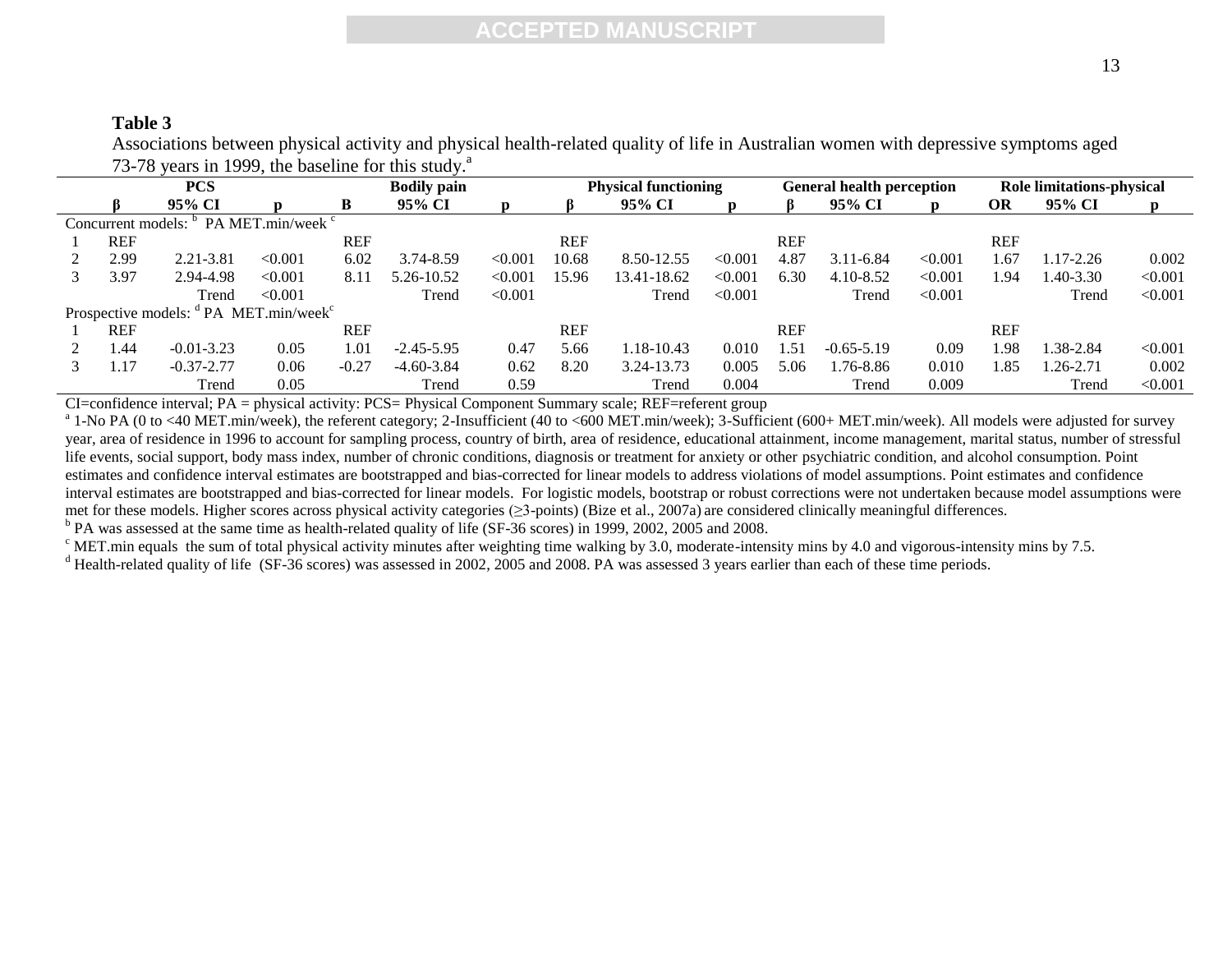### **Table 4**

Associations between physical activity and mental health-related quality of life in Australian women with depressive symptoms aged 73-78 years in 1999, the baseline for this study. $a^a$ 

| <b>MCS</b>                                                    |                                 |                |                        |            | <b>Vitality</b> |         |            | <b>Social functioning</b> |         | <b>Mental health</b> |                | Role limitations-emotional |            |               |      |
|---------------------------------------------------------------|---------------------------------|----------------|------------------------|------------|-----------------|---------|------------|---------------------------|---------|----------------------|----------------|----------------------------|------------|---------------|------|
|                                                               |                                 | 95% CI         |                        | B          | 95% CI          |         |            | 95% CI                    |         | ß.                   | 95% CI         |                            | OR         | 95% CI        | D    |
|                                                               | Concurrent models: <sup>b</sup> |                | $P$ A MET.min/week $C$ |            |                 |         |            |                           |         |                      |                |                            |            |               |      |
|                                                               | <b>REF</b>                      |                |                        | <b>REF</b> |                 |         | <b>REF</b> |                           |         | <b>REF</b>           |                |                            | <b>REF</b> |               |      |
|                                                               | l.06                            | $0.20 - 1.95$  | 0.03                   | 4.28       | 2.41-6.08       | < 0.001 | 9.63       | $6.90 - 12.40$            | < 0.001 | .59                  | $-0.06 - 3.10$ | 0.07                       | .25        | $0.92 - 1.70$ | 0.15 |
|                                                               | 2.33                            | 1.33-3.54      | < 0.001                | 7.24       | 5.19-9.50       | < 0.001 | 12.54      | 9.73-15.67                | < 0.001 | 3.96                 | $2.11 - 5.73$  | < 0.001                    | .44        | 1.02-2.02     | 0.04 |
|                                                               |                                 | Trend          | < 0.001                |            | Trend           | < 0.001 |            | Trend                     | < 0.001 |                      | Trend          | < 0.001                    |            | Trend         | 0.15 |
| Prospective models: <sup>d</sup> PA MET.min/week <sup>c</sup> |                                 |                |                        |            |                 |         |            |                           |         |                      |                |                            |            |               |      |
|                                                               | <b>REF</b>                      |                |                        | <b>REF</b> |                 |         | <b>REF</b> |                           |         | <b>REF</b>           |                |                            | <b>REF</b> |               |      |
|                                                               | 0.07                            | $-1.92 - 1.95$ | 0.75                   | 2.98       | $-0.82 - 6.90$  | 0.18    | 3.77       | $-0.76 - 8.63$            | 0.05    | $-0.39$              | $-3.65 - 2.03$ | 0.80                       | .63        | 1.11-3.39     | 0.01 |
|                                                               | 0.12                            | $-1.66 - 2.02$ | 0.94                   | 4.31       | $0.83 - 8.00$   | 0.03    | $-0.92$    | $-3.03 - 4.49$            | 0.42    | $-0.68$              | $-3.53 - 2.64$ | 0.67                       | . 22       | $0.81 - 1.83$ | 0.33 |
|                                                               |                                 | Trend          | 0.93                   |            | Trend           | 0.03    |            | Trend                     | 0.35    |                      | Trend          | 0.66                       |            | Trend         | 0.18 |

CI=confidence interval; MCS=Mental Component Summary scale; PA = physical activity; REF=referent group

 $^a$  1-No PA (0 to <40 MET.min/week), the referent category; 2-Insufficient (40 to <600 MET.min/week); 3-Sufficient (600+ MET.min/week). All models adjusted for survey year, area of residence in 1996 to account for sampling process, country of birth, area of residence, educational attainment, income management, marital status, number of stressful life events, social support, body mass index, number of chronic conditions, diagnosis or treatment for anxiety or other psychiatric condition, and alcohol consumption. Point estimates and confidence interval estimates are bootstrapped and bias-corrected for linear models to address violations of model assumptions. For logistic models, bootstrap or robust corrections were not undertaken because model assumptions were met for these models. Higher scores across physical activity categories ( $\geq$  3-points) (Bize et al., 2007a) are considered clinically meaningful differences.

<sup>b</sup> PA was assessed at the same time as health-related quality of life (SF-36 scores) in 1999, 2002, 2005 and 2008.

 $\degree$  MET.min equals the sum of total physical activity minutes after weighting time walking by 3.0, moderate-intensity mins by 4.0 and vigorous-intensity mins by 7.5.

<sup>d</sup> Health-related quality of life (SF-36 scores) was assessed in 2002, 2005 and 2008. PA was assessed 3 years earlier than each of these time periods.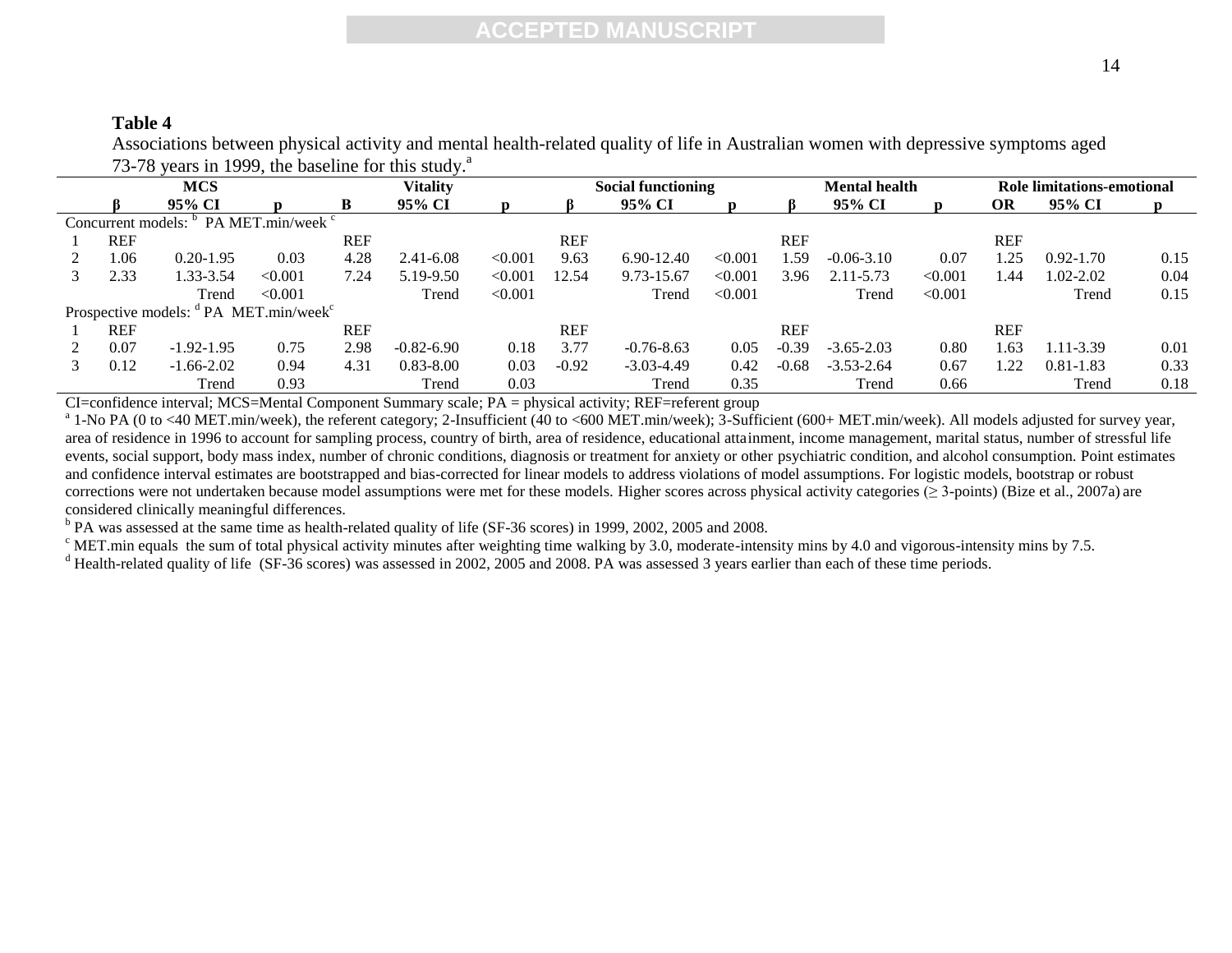#### **4. Discussion and Conclusion**

This is the first study of both the concurrent and prospective associations between PA and multidimensional aspects of HRQL in older adults who report a history of depressive symptoms. The study builds upon evidence showing a positive association between PA and HRQL in nonmental health samples, and the symptom reduction benefits of PA for those with poor mental health. In this study of women who reported depressive symptoms in 1999 when they were aged 73-78 years, concurrent associations were observed between PA and all HRQL outcomes in 1999, 2002, 2005 and 2008. Women doing the equivalent of <150 min/week of moderateintensity PA had higher HRQL scores than those doing no PA, and those doing the equivalent of ≥150 min/week of moderate-intensity PA had the highest scores. This trend was significant across most concurrent models. Prospectively (in 3-year time-lagged models), associations were attenuated.

In all but one concurrent model, a strong significant trend was observed across PA levels, with greater levels of PA being associated with improved HRQL scores. Clinically meaningful improvements in scores ( $\geq$  3-points) (Bize et al., 2007) were also noted: women doing recommended levels of PA had the greatest improvement in HRQL and these improvements were clinically meaningfully for four physical HRQL measures (PCS, bodily pain, physical functioning, and general health) and three mental HRQL measures (vitality, social functioning and mental health). Even women who reported doing some, but insufficient levels of PA had clinically meaningful improvements in three physical HRQL measures (bodily pain, physical functioning, general health) and two mental HRQL measures (vitality and social functioning). Strong associations between PA and both physical functioning and vitality support findings from a previous examination of PA and HRQL in women of the same age without depressive symptoms (Heesch et al., 2012). The moderate associations between PA and PCS, MCS, and mental health found in the current study were also demonstrated in that previous study. This suggests that PA is associated with improvements in HRQL similarly in older women with and without a history of depressive symptoms. Results are also consistent with a review study that found positive associations between PA and HRQL components of functional capacity, mental health, vitality and social relationships, and pain (Vagetti et al., 2014).

Research of mid-aged women with a history of depressive symptoms (Heesch et al., 2015) found that the strongest associations were between PA and physical functioning, vitality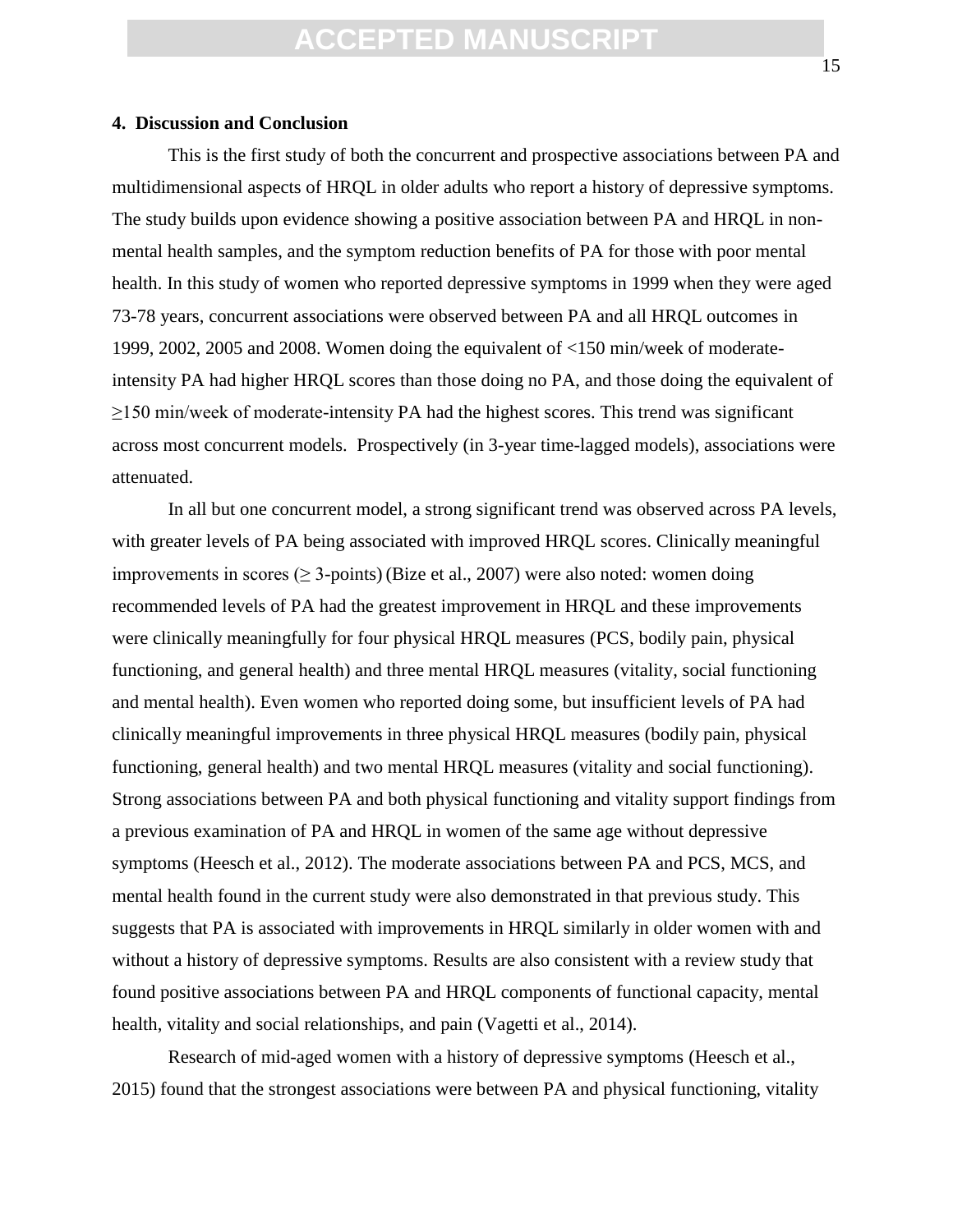and social functioning. Notably, the associations with physical and social functioning were much stronger for the older women in the current study (e.g., 12.5-point improvement in social functioning for women doing sufficient PA) than for the mid-age women in the previous study (8.6-point improvement). Therefore, the older women appear to have more improvements in some aspects of HRQL than do their mid-age counterparts. It may be that PA is particularly salient in older adults because of age-related declines that compromise physical and social functioning.

In prospective models, all HRQL scores were attenuated, likely reflecting that the HRQL impact of PA is stronger in the short- vs long-term for people with poor mental health. Attenuations were greater for mental HRQL outcomes than for physical HRQL outcomes. Associations were observed between PA and three physical HRQL outcomes, and improvements were clinically meaningful for two of these outcomes: physical functioning (8.2-point improvement) and general health (5.1-point improvement), for women doing sufficient PA. Improvements in vitality were also clinically meaningful (4.3-point improvement) for women who were doing sufficient levels of PA. Similarly, in the previous study of women of the same age without depressive symptoms, the strongest prospective association was with physical functioning (4.3 to 5.1-point improvements for women doing sufficient levels of PA) and secondly, with vitality (3.5 to 5.4-point improvements for women doing sufficient levels of PA).

The prospective findings are consistent with other prospective research indicating that positive associations between PA and HRQL in older adults (without mental health issues) are predominantly for physical functioning and vitality (Vagetti et al., 2014). In contrast to previous research with mid-aged women with a history of depressive symptoms (Heesch et al., 2015), the current study demonstrated more attenuation for mental than physical HRQL outcomes. The previous study found no clinically meaningful improvements in physical HRQL (scores <3.0), and social functioning was the only mental HRQL outcome that was clinically meaningful (3.4 point improvement for women doing sufficient levels of PA). Therefore, prospectively, there appear to be different associations between PA and HRQL for older women with a history of depressive symptoms than for mid-age women with these symptoms. This is consistent with other research suggesting stronger associations between PA and physical than psychological HRQL (Salguero et al., 2011; Stewart et al., 2003), and as previously discussed, may reflect that PA is particularly salient in older adults because of age-related declines in physical functioning.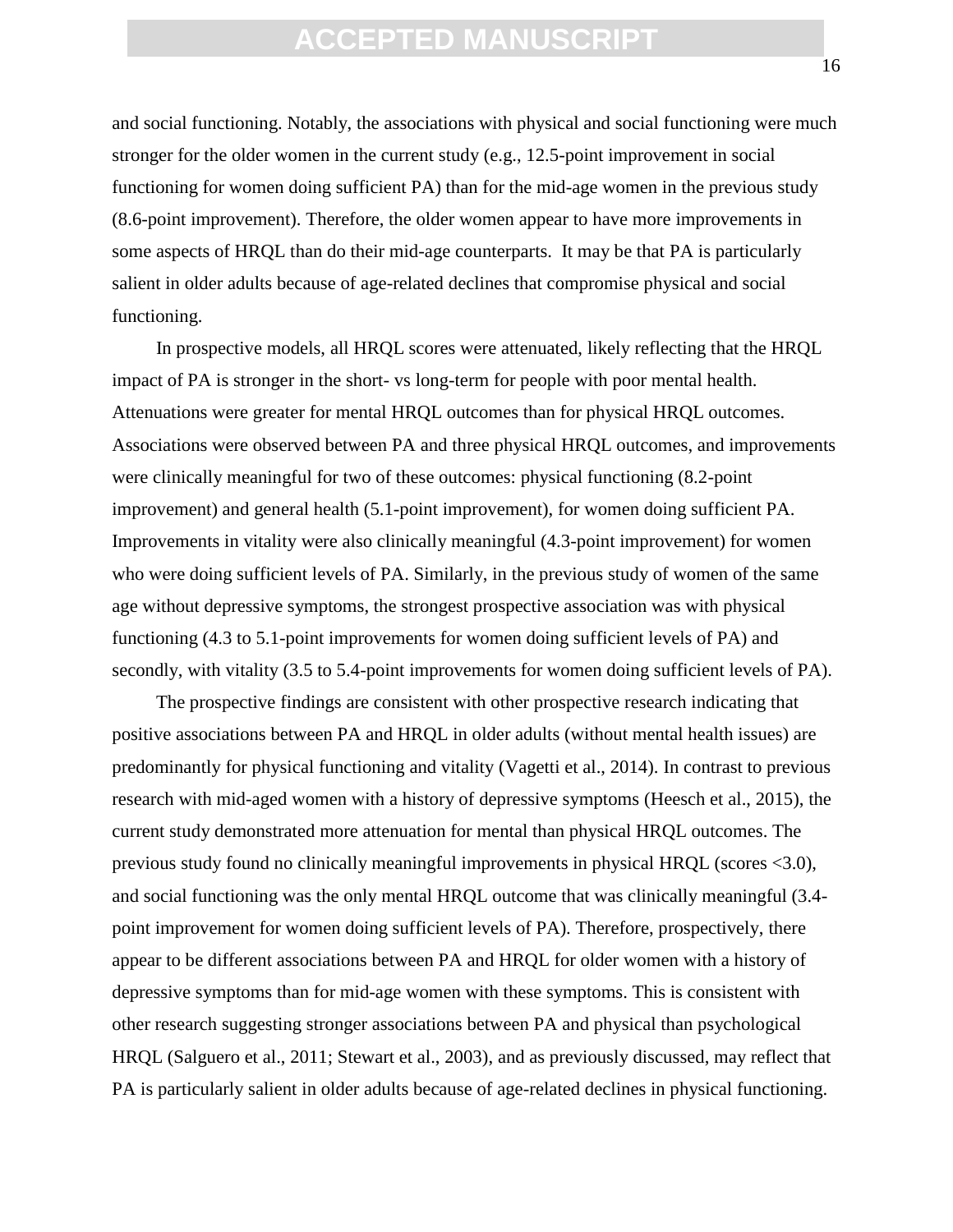#### *4.1 Strengths and limitations*

Examining the concurrent association between PA and HRQL over multiple time points, as well as the prospective association, is a novel approach, and enabled us to assess both the immediate and delayed effects of PA. A major strength of ALSWH is the collection of data from a large national population-based sample. For these analyses, data on PA levels, HRQL, and a large range of confounders were available at four time periods. The main limitation is the reliance on self-report measures, which are prone to recall and measurement bias. However, HRQL is a subjective judgement, and the SF-36 is a validated, well-used measure (Mishra and Schofield, 1998; Ware Jr., Kosinski, et al., 1998; Ware Jr. and Gandek, 1998). The PA survey has adequate reliability and validity (Brown et al., 2004; Brown et al., 2008). We excluded women who reported on more than one survey an inability to walk 100m; therefore, results may not be generalisable to non-ambulatory PA. In 1999, the number of women who reported depressive symptoms was small (n=555) compared with the number of ALSWH participants  $(n=10,030)$ , and study attrition decreased the sample size over time. Given the attrition, missing data on confounders were imputed. In a sensitivity analysis, estimates changed slightly, but clinically meaningful findings in the imputed models (estimates  $\geq 3.0$ ) were clinically meaningful in un-imputed models, and the same trends in associations between PA and HRQL outcomes in the imputed models were also seen in the un-imputed models. However, without the use of imputation, the prospective models could not be computed, and a sensitivity analysis for those models was not possible. Although the PA categorization here reflects international PA guidelines for older adults (World Health Organization, 2016), it was not possible to create more PA categories for a more critical analysis of dose-response relationships. That would require a larger sample. In addition, study attrition in ALSWH limits the generalizability of the findings. Also of note is that a reasonably representative national sample of women in their 70s completed the baseline ALSWH survey in 1996 (Brown et al., 1998); however, women have withdrawn over time, as seen with all prospective studies. Women who were excluded from the study due to missing data or withdrawal did not differ significantly on demographic variables from those who were included, but they tended to be less healthy (see Supplementary Table 1). Excluded respondents were also more likely to report being diagnosed or receiving treatment for anxiety or other psychiatric conditions, which may have included women with more serious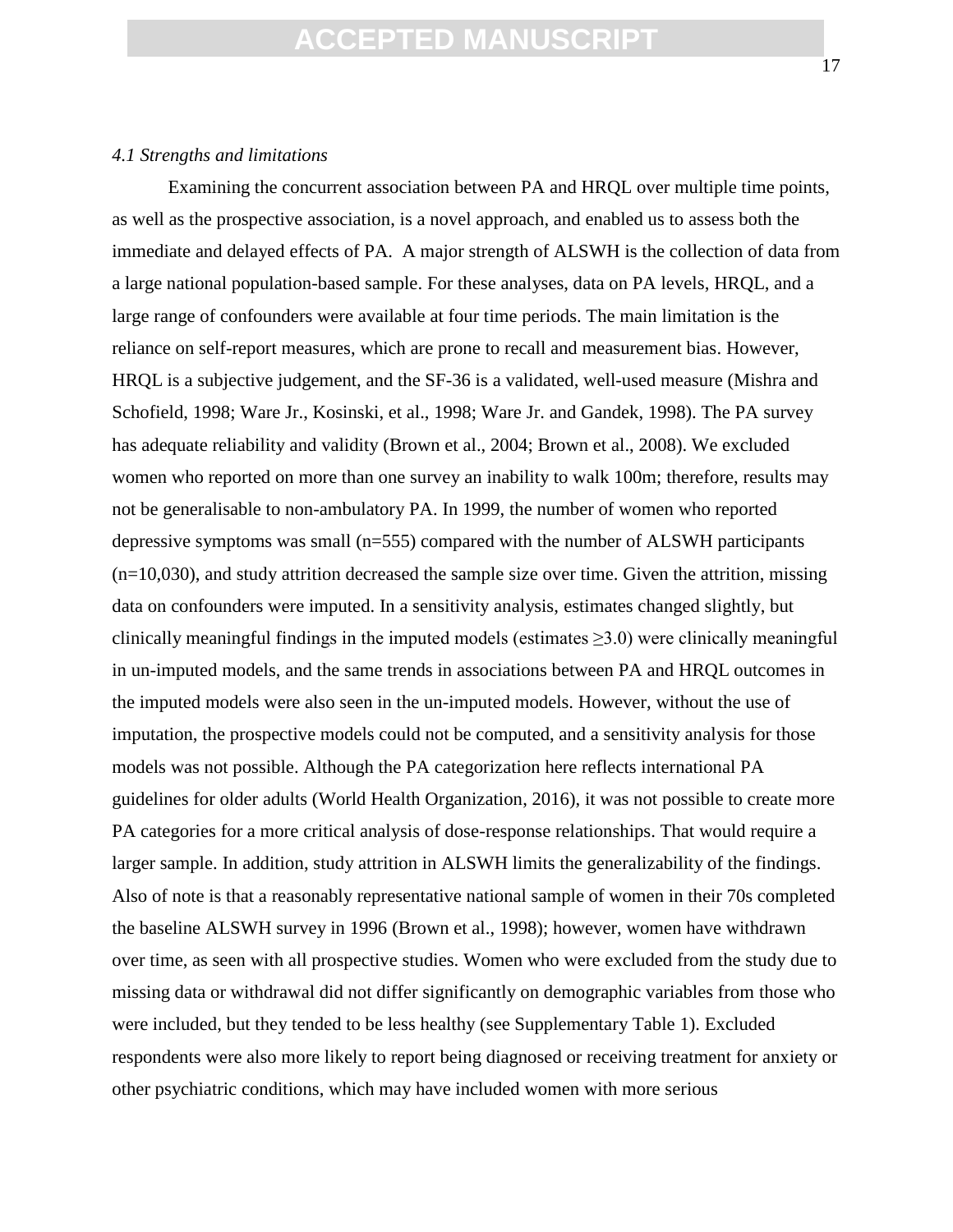symptomatology. The results of this study, therefore, may not be generalizable to those with a history of serious depression or poor health.

In conclusion, the current study documents associations between PA and dimensions of HRQL over a 9-year period. The findings suggest that for Australian women in their 70s-80s with a history of depressive symptoms, meeting international guidelines for ≥150 minutes of moderate-intensity PA (World Health Organization, 2016) is associated with improved HRQL. Doing less PA is also associated with some improvements in HRQL. These findings add to the evidence indicating that PA is positively associated with physical and mental dimensions of HRQL, and extend to older ambulatory women with a mental health condition.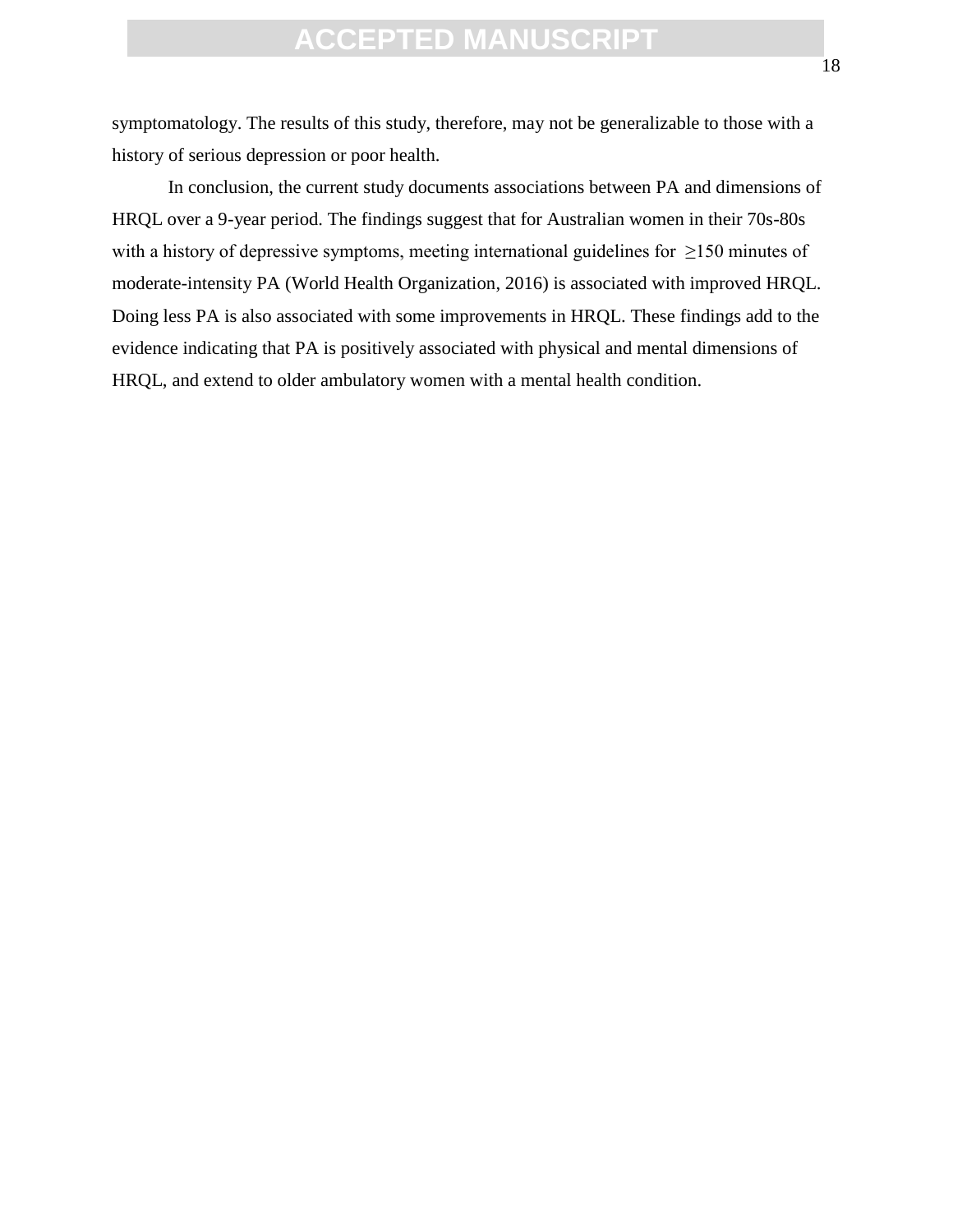### **Conflict of Interest Statement**

The authors declare that there are no conflicts of interest.

### **Financial disclosure**

All authors have no financial disclosures.

### **Acknowledgements**

The Australian Longitudinal Study on Women's Health (ALSWH), which was conceived and developed by groups of interdisciplinary researchers at the Universities of Newcastle and Queensland, is funded by the Australian Government Department of Health and Ageing. The funding sources had no involvement in the research presented in this paper.

### **Appendix A. Supplementary data**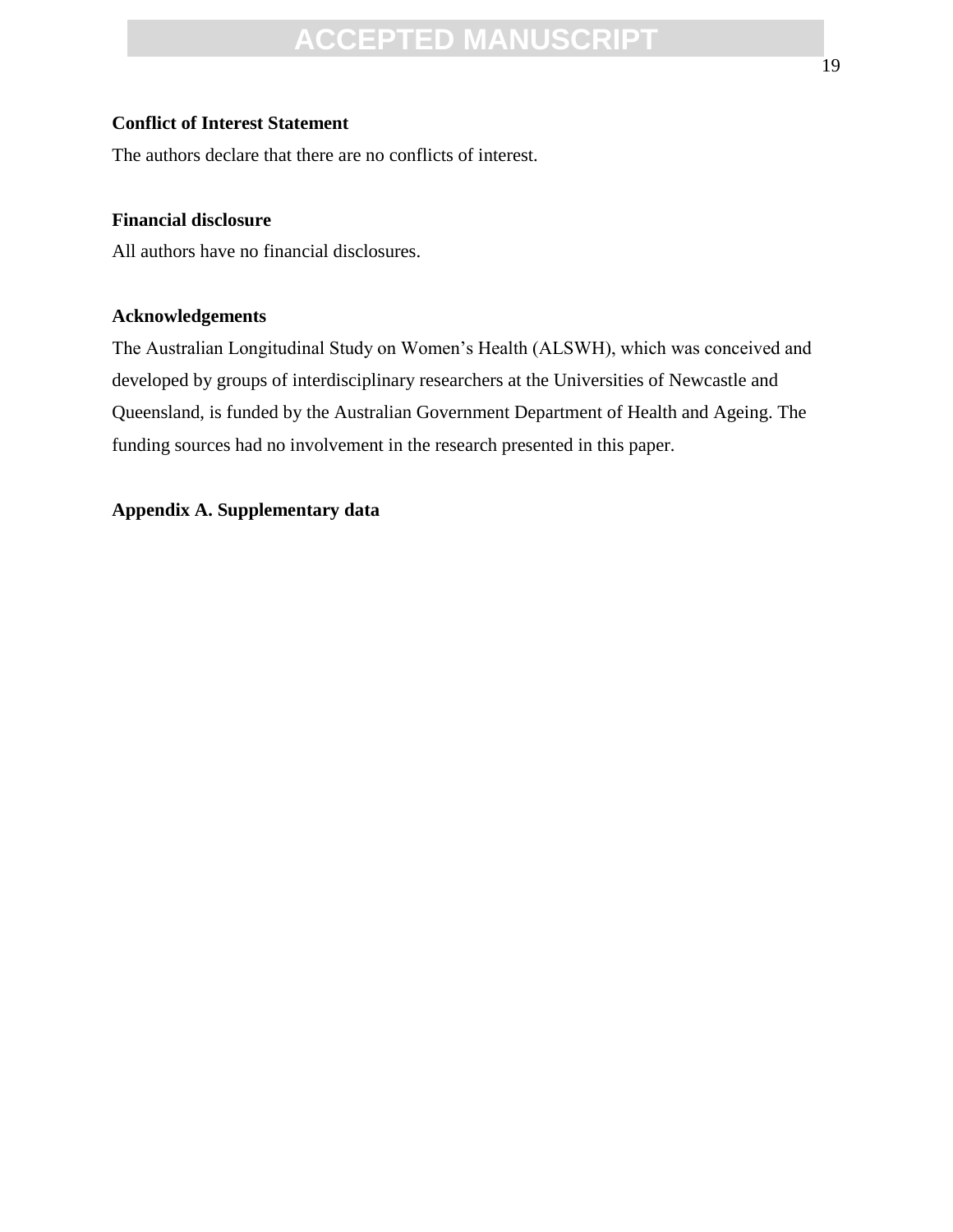### **References**

- Andresen EM, Malmgren JA, Carter WB, Patrick DL, 1994. Screening for depression in well older adults: evaluation of a short form of the CES-D (Center for Epidemiologic Studies Depression Scale). Am. J. Prev. Med. 10, 77-84.
- Balboa-Castillo T, Leon-Munoz LM, Graciani A, Rodriguez-Artalejo F. Guallar-Castillon P, 2011. Longitudinal association of physical activity and sedentary behavior during leisure time with health-related quality of life in community-dwelling older adults. Health Qual. Life Outcomes 9, 47. doi.org.ezp01.library.qut.edu.au/10.1186/1477-7525-9-47
- Bize R, Johnson JA, Plotnikoff RC, 2007. Physical activity level and health-related quality of life in the general adult population: a systematic review. Prev. Med. 45, 401-415.
- Bonicatto SC, Dew MA, Zaratiegui R, Lorenzo L, Pecina P, 2001. Adult outpatients with depression: worse quality of life than in other chronic medical diseases in Argentina. Soc. Sci. Med. 52, 911-919.
- Brown WJ, Bauman AE, 2000. Comparison of estimates of population levels of physical activity using two measures. Aust. N. Z. J. Public Health 24, 520-525.
- Brown WJ, Bryson L, Byles JE, Dobson AJ, Lee C, Mishra G, et al., 1998. Women's Health Australia: recruitment for a national longitudinal cohort study. Women Health 28, 23-40.
- Brown WJ, Burton NW, Marshall AL, Miller YD, 2008. Reliability and validity of a modified self-administered version of the Active Australia physical activity survey in a sample of midage women. Aust. N. Z. J. Public Health 32, 535-541.
- Brown WJ, Trost SG, Bauman A, Mummery K, Owen N, 2004. Test-retest reliability of four physical activity measures used in population surveys. J. Sci. Med. Sport 7, 205-215.
- Gallegos-Carrilloa K, García-Peña C, Mudgal J, Romero X, Durán-Arenas L, Salmerón J, 2009. Role of depressive symptoms and comorbid chronic disease on health-related quality of life among community-dwelling older adults. J. Psychosom. Res. 66, 127-135.
- Hays RD, Wells KB, Sherbourne CD, Rogers W, Spritzer K, 1995. Functioning and well-being outcomes of patients with depression compared with chronic general medical illnesses. Arch. Gen. Psychiatry 52, 11-19.
- Heesch KC, Hill RL, van Uffelen JG, Brown WJ, 2011. Are Active Australia physical activity questions valid for older adults? J. Sci. Med. Sport 14, 233-237.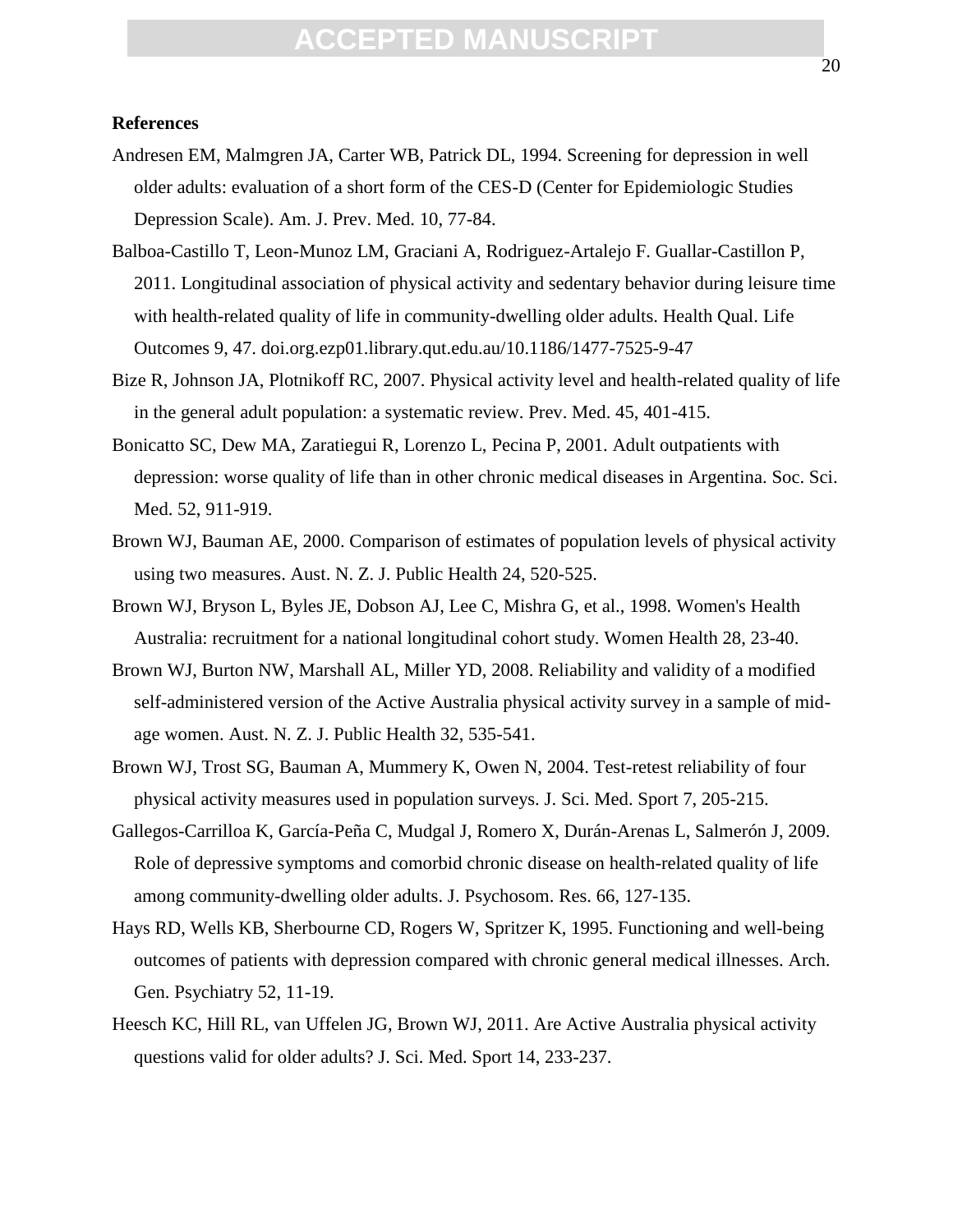- Heesch KC, Miller YD, Brown WJ, 2007. Relationship between physical activity and stiff or painful joints in mid-aged women and older women: a 3-year prospective study. Arthritis Res Ther 9(2), R34. doi: 10.1186/ar2153
- Heesch KC, van Gellecum YR, Burton NW, van Uffelen JG, Brown WJ, 2015. Physical activity, walking, and quality of life in women with depressive symptoms. Am. J. Prev. Med. 48, 281- 291.
- Heesch KC, van Uffelen JG, van Gellecum YR, Brown WJ, 2012. Dose-response relationships between physical activity, walking and health-related quality of life in mid-age and older women. J. Epidemiol. Community Health 66, 670-677.
- Kerse, N, Hayman KJ, Moyes SA, Peri K, Robinson E, Dowell A, et al., 2010. Home-based activity program for older people with depressive symptoms: DeLLITE-a randomized controlled trial. Ann. Fam. Med. 8, 214-223. doi: 10.1370/afm.1093
- Mathers CD, Loncar D, 2006. Projections of global mortality and burden of disease from 2002 to 2030. PLoS. Med. 3, e442.
- Mishra G, Schofield MJ, 1998. Norms for the physical and mental health component summary scores of the SF-36 for young, middle-aged and older Australian women. Qual. Life Res. 7, 215-220.
- Roth P, 1994. Missing data: a conceptual review for applied psychologists. Personnel Psychol. 47, 537-560.
- Salguero A, Martínez-García R, Molinero O, Márquez S, 2011. Physical activity, quality of life and symptoms of depression in community-dwelling and institutionalized older adults. Arch. Gerontol. Geriatr. 53, 152-157. doi: 10.1016/j.archger.2010.10.005
- Schonlau M, 2006. Stata software package, hotdeckvar.pkg, for hotdeck imputation. Available at: www.schonlau.net/stata. Accessed Februrary 15, 2016.
- Sherbourne CD, Stewart AL, 1991. The MOS social support survey. Soc. Sci. Med. 32, 705-714.
- Singh NA, Clements KM, Fiatarone MA, 1997. A randomized controlled trial of progressive resistance training in depressed elders. J. Gerontol. A Biol. Sci. Med. Sci. 52, M27-M35.
- Singh, NA, Stavrinos TM, Scarbek Y, Galambos G, Liber C, Fiatarone Singh MA, 2005. A randomized controlled trial of high versus low intensity weight training versus general practitioner care for clinical depression in older adults. J. Gerontol. A Biol. Sci. Med. Sci. 60, 768-776.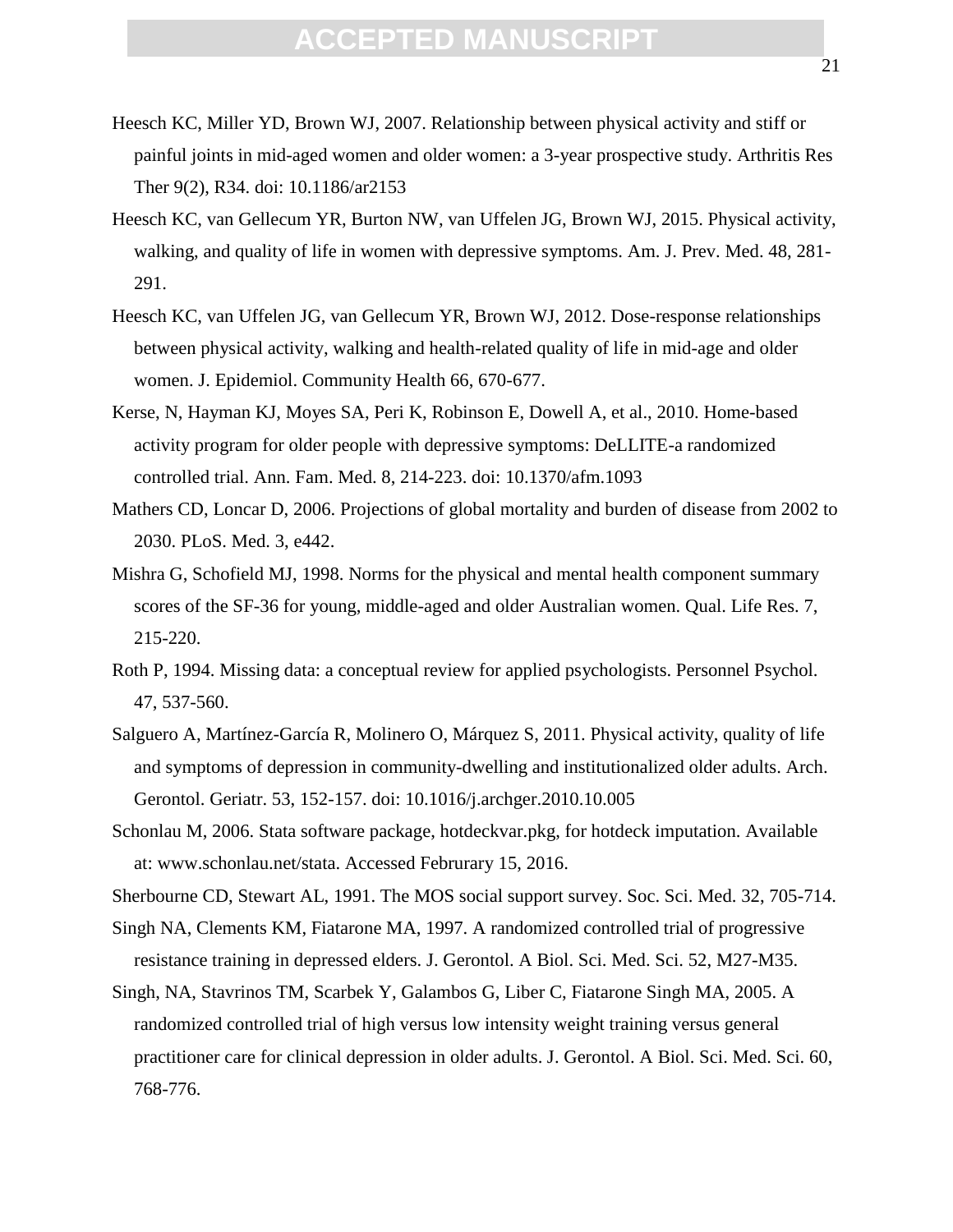- Stewart KJ, Turner KL, Bacher AC, DeRegis JR, Sung J, Tayback M, et al., 2003. Are fitness, activity, and fatness associated with health-related quality of life and mood in older persons? J. Cardiopulm. Rehabil. 23, 115-121.
- Tavares BB, Moraes H, Deslandes AC, Laks J, 2014. Impact of physical exercise on quality of life of older adults with depression or Alzheimer's disease: a systematic review. Trends Psychiatry Psychother. 36, 134-139.
- Vagetti GC, Barbosa Filho VC, Moreira NB, de Oliveira V, Mazzardo O, de Campos W, 2014. Association between physical activity and quality of life in the elderly: a systematic review, 2000-2012. Rev. Bras. Psiquiatr. 36, 76-88.
- Vallance J, Eurich D, Gardiner P, Taylor L, Johnson S, 2016. Associations of daily pedometer steps and self-reported physical activity with health-related quality of life: results from the Alberta Older Adult Health Survey. J. Aging Health 28, 661-674. doi: 10.1177/0898264315609905
- Ware JE Jr., Gandek B, 1998. Overview of the SF-36 Health Survey and the International Quality of Life Assessment (IQOLA) Project. J. Clin. Epidemiol. 51, 903-912.
- Ware JE Jr., Kosinski M, Gandek B, Aaronson NK, Apolone G, Bech P, et al., 1998. The factor structure of the SF-36 Health Survey in 10 countries: results from the IQOLA Project. International Quality of Life Assessment. J. Clin. Epidemiol. 51, 1159-1165.
- World Health Organization, 2015. World report on ageing and health. Available at: http://www.who.int/ageing/publications/world-report-2015/en/. Accessed May 31, 2016.
- World Health Organization, 2016. Physical activity and older adults. Available at: http://www.who.int/dietphysicalactivity/factsheet\_olderadults/en/. Accessed February 15, 2016.
- Young AF, Powers JR, Bell SL, 2006. Attrition in longitudinal studies: who do you lose? Aust. N. Z. J. Public Health 30, 353-361.